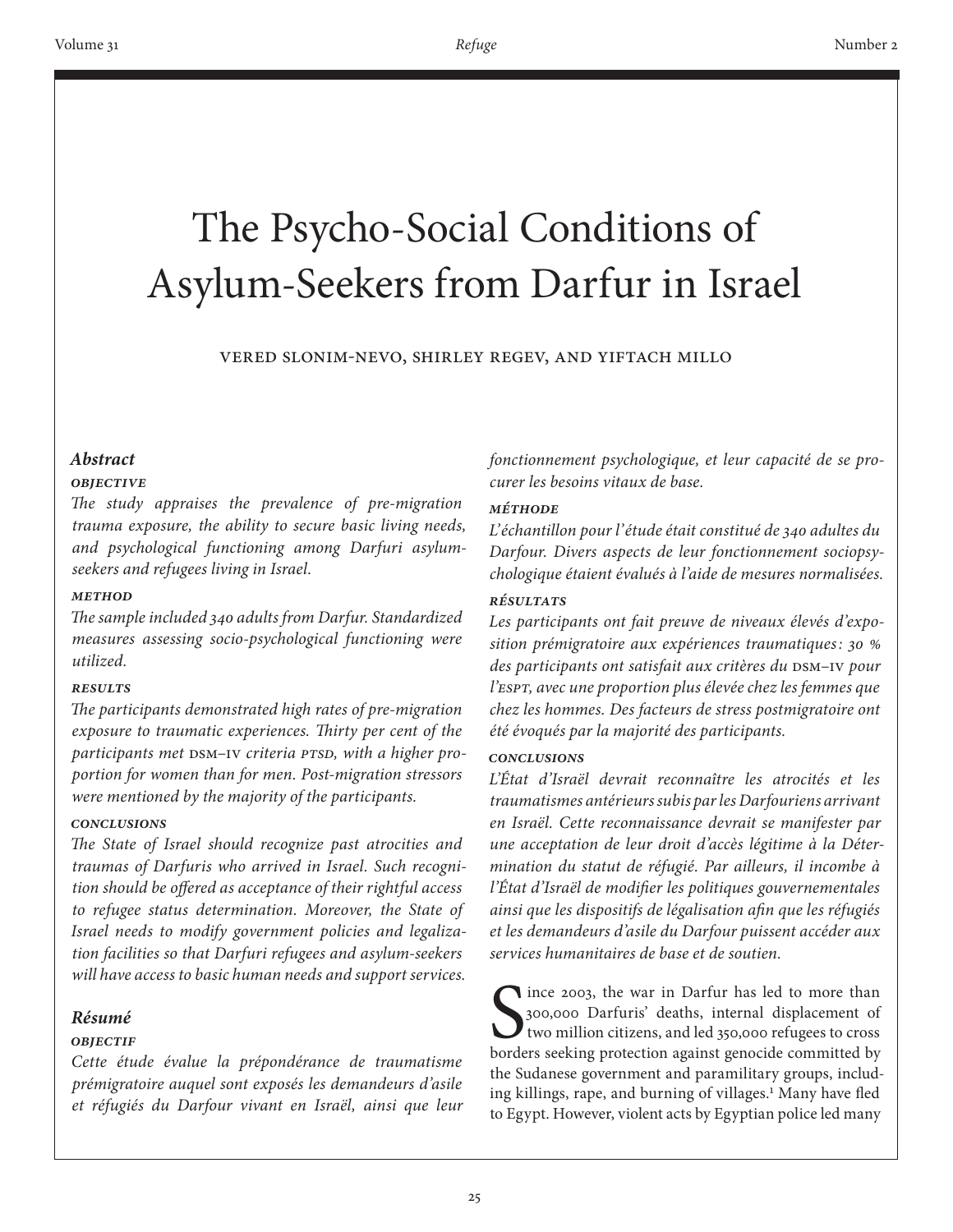to cross the border to Israel, hoping that Israel would provide them with protection.<sup>2</sup>

The initial few hundreds of Sudanese who crossed the Egyptian border were placed under administrative detention in line with the "Entry into Israel Law."3 In 2006, their custody was prolonged under the Anti-Infiltration Law legislation allowing the indefinite detention of those crossing the Israeli border illegally. After a petition to Israel's Supreme Court, asylum-seekers were released. They were provided with a temporary group protection, defending them from deportation, but denying them access to refugee status determination (RSD) and the rights associated with legal residency. In 2008, the government of Israel granted 490 temporary residence visas (A5) to Darfuri asylum-seekers. This group is identified in this study as "refugees" (or as "with visa") and is entitled to public services. The other group is identified here as "asylum-seekers" (or as "without visa") and is holding a temporary protection visa  $(A_2 - 5 A)$ , which grants them only protection from deportation.

The Darfuri community in Israel consists mostly of men. They encompass the majority of the 12,825 Sudanese asylumseekers registered by the Israeli Population, Immigration and Borders Authority.4 Many initially settled in the southern city of Eilat, where employment in the hotel industry was accessible. With the saturation of available work in Eilat, many moved to Tel Aviv, establishing their lives in the southern neighbourhoods around the central bus station, where accommodation was cheaper and humanitarian assistance was available by Israeli NGOs. Regrettably, the Israeli government refuses to develop an asylum policy, while it continues to impose punitive measures intended to deter further asylum-seekers from arriving in Israel.<sup>5</sup> These measures included geographical restrictions, blocked access for asylum-seekers to RSD; prohibited employment; forced return of asylum-seekers from the border into Egypt; and adoption of the anti-infiltration law in 2013. The law allows the Israeli authorities to hold individuals whom they regard as "infiltrators" in detention centres without charge or trial.<sup>6</sup> Many Darfuris were transferred to the new centre of Hollot in the Negev Desert, built for this purpose. This act was followed by an opposition of the detainees and by a protest of human-rights NGOs.7 The consistent pressures, insecurity, and increasing xenophobia led many to return to Sudan. Some have since disappeared or have been imprisoned.<sup>8</sup> In September 2014, the Israeli High Court of Justice invalidated the anti-infiltration legislation and ordered the state to shut down Hollot and re-examine the cases of all those detained within ninety days.<sup>9</sup> This decision was ignored by the Knesset, which in turn approved an amended law, reducing detention at Hollot to twenty months.<sup>10</sup> Apparently, new attempts by the Israeli government to keep asylum-seekers

in detention centres are expected, as well as struggle to release these persons and provide them with basic human rights. In addition, Israel's Immigration Authority has been promoting a policy of "voluntary" return/deportation, which provides an alternative to detention, offering \$3,500 and a one-way ticket to Sudan, Eritrea, Uganda, or Rwanda.

In this article, we describe the refugees' experiences in Israel, their psychosocial functioning, and their quality of life in order to shed light on their plight. The study was conducted prior to the decision to detain asylum seekers in Hollot. Thus, our findings do not reflect the current experience of the Darfuris who are afraid of incarceration or have already been transferred to Hollot.

#### *Four Stages in the Refugee Experience*

Four stages in the lives of refugees are often described in the literature. Our study relates to them.

*First stage*, the pre-migration period: an extended period characterized by economic difficulties, social problems, political oppression, extreme physical and emotional suffering, and long periods of hiding and escaping from armed forces. The main motivation to escape is the fear of being attacked, rape, torture, and ethnic cleansing.<sup>11</sup>

*Second stage*, the escape: the experience of leaving home, family, and friends; refugees experience dangers on their escape route, including torture; women report sexual attacks.12

*Third stage*, temporary settlement or request for asylum: extended stay in refugee camps, detention centres, or urban centres in host countries. Although the refugees feel physically protected, the processes of obtaining legal recognition and of securing reunification with their families often lead to extreme anxiety; fears of deportation lead to even greater anxiety and social marginalization.13

*Fourth stage*, resettlement, local integration, or return to country of origin. Refugees often struggle with uncertainty and find it difficult to reorganize themselves at all levels. Some manage to become official refugees in their new countries with a right to permanent settlement. Settlement, however, often creates a need to struggle with xenophobia, racialism, unemployment, and cultural conflicts. The challenges of securing basic needs spill over to a struggle for self-identity.14

#### *Theoretical Perspective*

Forced migrants go through a process of adapting to the new environment. In Bronfenbrenner's ecological systems theory,<sup>15</sup> the outcomes of this developmental process depend on the interaction between the individual and his or her environment. Thus, in order to understand how asylum seekers adjust, we ought to examine both individual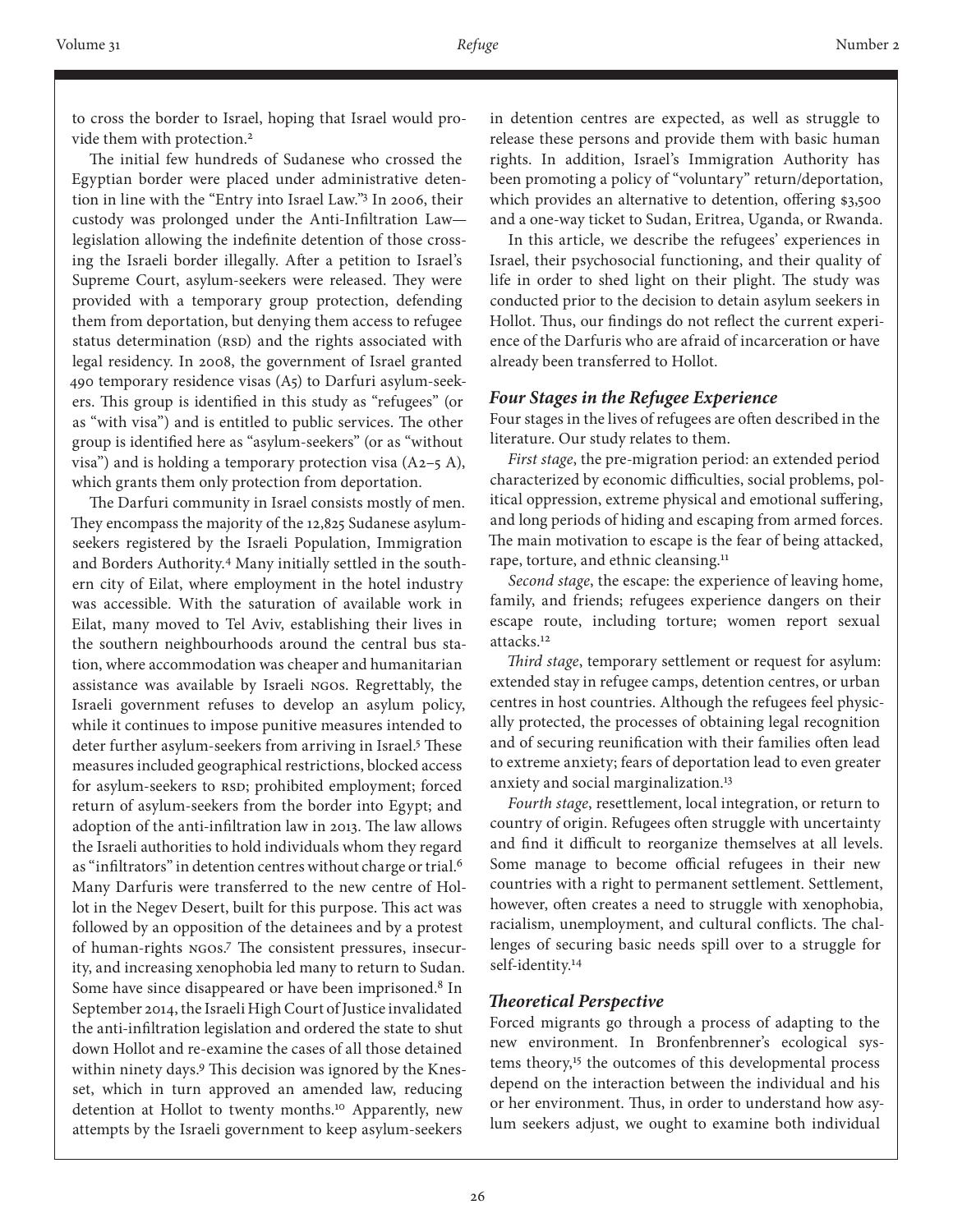and environmental characteristics. The theory presents 4 systems that affect individuals' development: (1) the microsystem—immediate contexts in which the individual participates directly (e.g., interactions among asylum-seekers' family members); (2) the meso-system—interconnections among the micro-systems (e.g., interactions between asylum-seekers and local institutions such as hospitals, and immigration authorities); (3) the exo-system—contexts that are not experienced directly by an individual but may influence his or her development (e.g., problems in the workplace); and (4) the macro-system—contexts that reflect the broad social, political, and ideological norms of the culture in which the individual lives (e.g., the political situation in the host country).

The variables in this study cover all 4 systems that affect participants' psychosocial well-being. For example, language proficiency, family relations, and psychological well-being are all part of the micro-system; perceived discrimination and interaction with health services may be considered part of the meso-system; employment and living difficulties may be part of the exo-system; and legal status and past traumatic events are part of the macro-system, both in the home country and in the host country.

## *Methods*

#### *Design*

The study used a cross-sectional survey design. The data were collected during January—December 2012.

#### *Sample*

The sample consists of 340 participants, 64 females and 276 males, aged 18 or older, who were born in Darfur. At the time of recruiting, they lived either in the centre of the country or in the south of Israel. Participants were recruited through a contact list of Darfuri refugees who are members in an organization called "The Sons of Darfur." The list served as an initial sampling frame from which names were drawn randomly. However, much of the contact information was out of date, as many of the Darfuris had changed their addresses without notification. Therefore, we recruited the participants by using snowball sampling methods, and by approaching potential participants in social gathering places. Thus, response rates cannot be established.

The majority of the respondents were males (81%), Muslims (99%), about 30 years of age, had not yet gained legal status (83%), came from rural areas (59%), had completed about 10 years of education, left Sudan about 4 years earlier, were about 2.5 years in Israel, and had spent time in an Israeli detention centre (85%) (see table 1).

|                       | Male        |              |               | No visa      | <b>Total</b> |
|-----------------------|-------------|--------------|---------------|--------------|--------------|
|                       | $(N =$      | Female       | Has a visa    | $(N =$       | $(N =$       |
|                       | 276)        | $(N = 64)$   | $(N = 58)$    | 282)         | 340)         |
| Age (M, SD)           | 31.2        | 27.2         | 32.1 (5.6)    | 30.2(6.5)    | 30.6         |
|                       | $(6.2)$ **  | $(5.8)$ **   |               |              | (6.4)        |
|                       |             |              |               |              |              |
| <b>Residency in</b>   |             |              |               |              |              |
| Sudan                 |             |              |               |              |              |
| Urban                 | 43%         | 34%          | 46%           | 40%          | 41%          |
| Rural                 | 57%         | 66%          | 54%           | 60%          | 59%          |
| <b>Marital status</b> |             |              |               |              |              |
| Married               | 30%**       | $92\%$ **    | 43%           | 42%          | 42%          |
| Unmarried             | 70%**       | $8\%***$     | 57%           | 58%          | 58%          |
| Offspring             |             |              |               |              |              |
| Has off-              |             |              |               |              |              |
| spring                | 26%**       | 69%**        | 36%           | 34%          | 34%          |
| No off-               |             |              |               |              |              |
| spring                | 74%**       | $31\%***$    | 64%           | 66%          | 66%          |
| Level of              |             |              |               |              |              |
| religiosity           |             |              |               |              | 3.3          |
| (M, SD) <sup>a</sup>  | 3.3(1.2)    | 3.6(1.4)     | $3.0(1.3)$ *  | $3.4(1.2)$ * | (1.2)        |
| <b>Years of</b>       |             |              |               |              |              |
| education             | 10.1        |              |               |              | 9.8          |
| (M, SD)               | $(3.9)^{*}$ | $8.5(5.6)^*$ | 9.4(4.5)      | 9.9(4.2)     | (4.3)        |
|                       |             |              |               |              |              |
| <b>Time since</b>     |             |              |               |              |              |
| departure             |             |              |               |              |              |
| from Sudan            |             |              |               | 3.6          | 4.2          |
| (in years, M, SD)     | 4.4(3.5)    | 3.7(2.8)     | $7.4(2.8)$ ** | $(3.2)$ **   | (3.4)        |
| Length of stay        |             |              |               |              |              |
| in Israel (in         |             |              |               | 2.4          | 2.8          |
| years, M, SD)         | 2.8(1.7)    | 2.6(1.6)     | $4.4(1.3)$ ** | $(1.5)$ **   | (1.7)        |
| <b>Locations</b>      |             |              |               |              |              |
| before arriv-         |             |              |               |              |              |
| ing in Israel         |             |              |               |              |              |
| Egypt                 | 74%         | 72%          | 85%*          | $71\%$ *     | 73%          |
| Libya                 | ΝA          | <b>NA</b>    | 7%            | 6%           | 6%           |
| <b>Stayed in</b>      |             |              |               |              |              |
| detention             |             |              |               |              |              |
| centre in             |             |              |               |              |              |
| Israel                |             |              |               |              |              |
| Yes                   | 88%**       | 72%**        | $62\%$ **     | 90%**        | 85%          |
| No                    | $12\%***$   | 28%**        | 38%**         | $10\%***$    | 15%          |
| <b>Stayed in</b>      |             |              |               |              |              |
| detention or          |             |              |               |              |              |
| refugee               |             |              |               |              |              |
| centre in             |             |              |               |              |              |
| Egypt                 |             |              |               |              |              |
| Yes                   | $18\%*$     | $6\%*$       | 45%**         | 10%**        | 16%          |
| No                    | 82%*        | 94%*         | 55%**         | $90\%***$    | 84%          |

<sup>a</sup>1 to 5 higher scores indicating higher levels of religiosity

\**p* < .05; \*\**p* < .01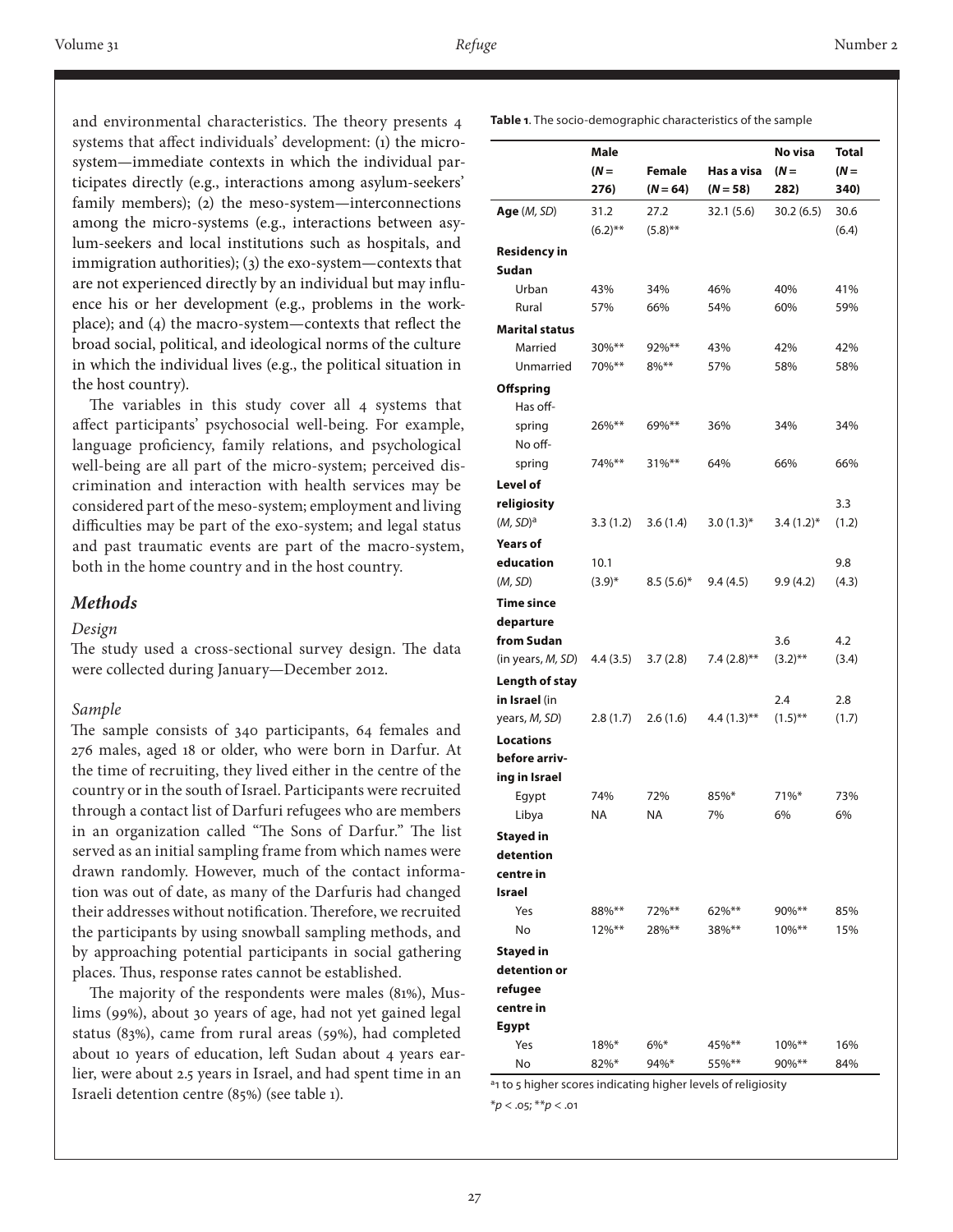# *Data Collection*

Nine interviewers, who were themselves from Darfur, collected the data. They conducted face-to-face interviews, usually at participants' residences.

## *Ethical Considerations*

Ethical approval for the project was provided by the research ethics committee in Ben-Gurion University and a consent form was obtained. All data collected were confidential and anonymous. The participants received a gift card worth 100 Israeli shekels as compensation for their time.

# *Measures*

## *Stages 1 and 2*

## **Pre-Immigration Traumatic Events**

A modified version of the Harvard Trauma Questionnaire (HTQ) was used.16 It includes 21 traumatic events and it ranges from 1–21, with higher scores indicating more events. The internal consistency and stability correlations in this study were good (Cronbach's *α* = .84; *r* = .94, *p* < .001).

#### *Stage 3*

## **Daily Lives in Israel**

*Language proficiency in Hebrew.* We used a self-report 4-item questionnaire regarding the level of understanding, speaking, reading, and writing in Hebrew. The scale ranges from 1 to 4, with higher scores indicating greater proficiency. The internal consistency and stability correlations in this study were good (Cronbach's  $\alpha$  = .88;  $r$  = .69,  $p$  < .001).

*Living conditions.* Difficulties in living conditions were measured via a 24-item scale adapted from the Post-Migration Living Difficulty Questionnaire (PMLD).17 PMLD ranges from 1 to 24, with higher scores indicating more problems. The internal consistency of this scale in this study was high  $(\alpha = .91)$  but it was not stable across time  $(r = .35, ns)$ .

*Perceived discrimination.* The scale consists of 5 items asking whether the respondent had experienced being disadvantaged, compared to native Israelis, at work, in the neighbourhood, when shopping, in government offices, and in bars or restaurants. The scale ranges from 1 to 4, with higher scores reflecting a higher level of discrimination. The internal reliability of the scale in this study was high (*α* = .91) and the consistency across time was acceptable  $(r = .58, p < .01)$ .

## **Psychological Functioning**

*Quality of Life* The World Health Organization Quality of Life: Brief Version (WHOQOL-BREF)18 is a 26-item self-report scale that measures 4 domains of quality of life in the last 2 weeks: (1) physical health (e.g., energy and fatigue), (2) psychological health (e.g., self-esteem), (3) social relationships (e.g., social support), and (4) environment (e.g., transportation). Participants answered on a 5-point scale, ranging from 1 to 5. The score for each domain is calculated as the mean score of items within each domain multiplied by 4, to make domain scores comparable with the full version of the questionnaire (i.e., *WHOQOL-100*). Hence, domain scores range from 4 to 20. In this study, internal consistency and stability across time were: physical health ( $\alpha$  = .84;  $r$  = .73,  $p$  < .001), psychological health (*α* = .74; *r* = .46, *p* < .05), social relationships (*α* = .68; *r* = .77, *p* < .001), and environment (*α* = .71; *r* = .26, *ns*).

*PTSD.* The PTSD Checklist–Civilian version (PCL–C)<sup>19</sup> assesses the occurrence and severity of *DSM–IV* symptoms of PTSD in civilian populations. Respondents are asked to rate the degree to which 17 problems had bothered them in the previous month on a scale from 0 to 5 (a rating of 3 or more indicated endorsement of that symptom). Individuals received a PTSD diagnosis if they endorsed one or more items from Cluster B (re-experiencing), three or more items from Cluster C (avoidance and numbing), and two or more items from Cluster D (increased arousal). In this study, the scale attained high internal reliability and for the total score ( $\alpha$  = .94) and for items in Cluster B ( $\alpha$  = .89), Cluster C (*α* = .87) and Cluster D (*α* = .86).

*Psychological distress.* The Brief Symptom Inventory (BSI)<sup>20</sup> is a distress measure containing 53 items. Respondents rate how much discomfort they had experienced with certain problems in the past month. The scale produces scores on 9 symptom dimensions as well as 3 global indices. Of the global indices, the General Severity Index (GSI) was used here, indicating the current perceived distress level. The scale ranges from 0 to 4, with higher scores indicating a higher level of distress. In this study, the GSI attained very good internal reliability ( $\alpha$  = .96) and stability across time  $(r = .87, p < .001)$ .

*Hostile emotions.* In order to measure the behavioural manifestation of hostile emotions, we used the Anger Idioms Scale (AIS).<sup>21</sup> This scale has 11 items, and it ranges from 0 to 40, higher scores indicating more hostile emotions. In this study, the alpha of the scale increased from 0.65 to 0.75 when item 11 was removed, and test-retest stability was acceptable  $(r = .52, p < .01)$ . Therefore, a sum score was calculated on the basis of the first 10 items of the AIS.

*Culture shock.* The Culture Shock Questionnaire (CSQ)<sup>22</sup> was used in this study. It consists of 12 items ranging from 1 to 4, with higher scores indicating a higher level of cultural shock.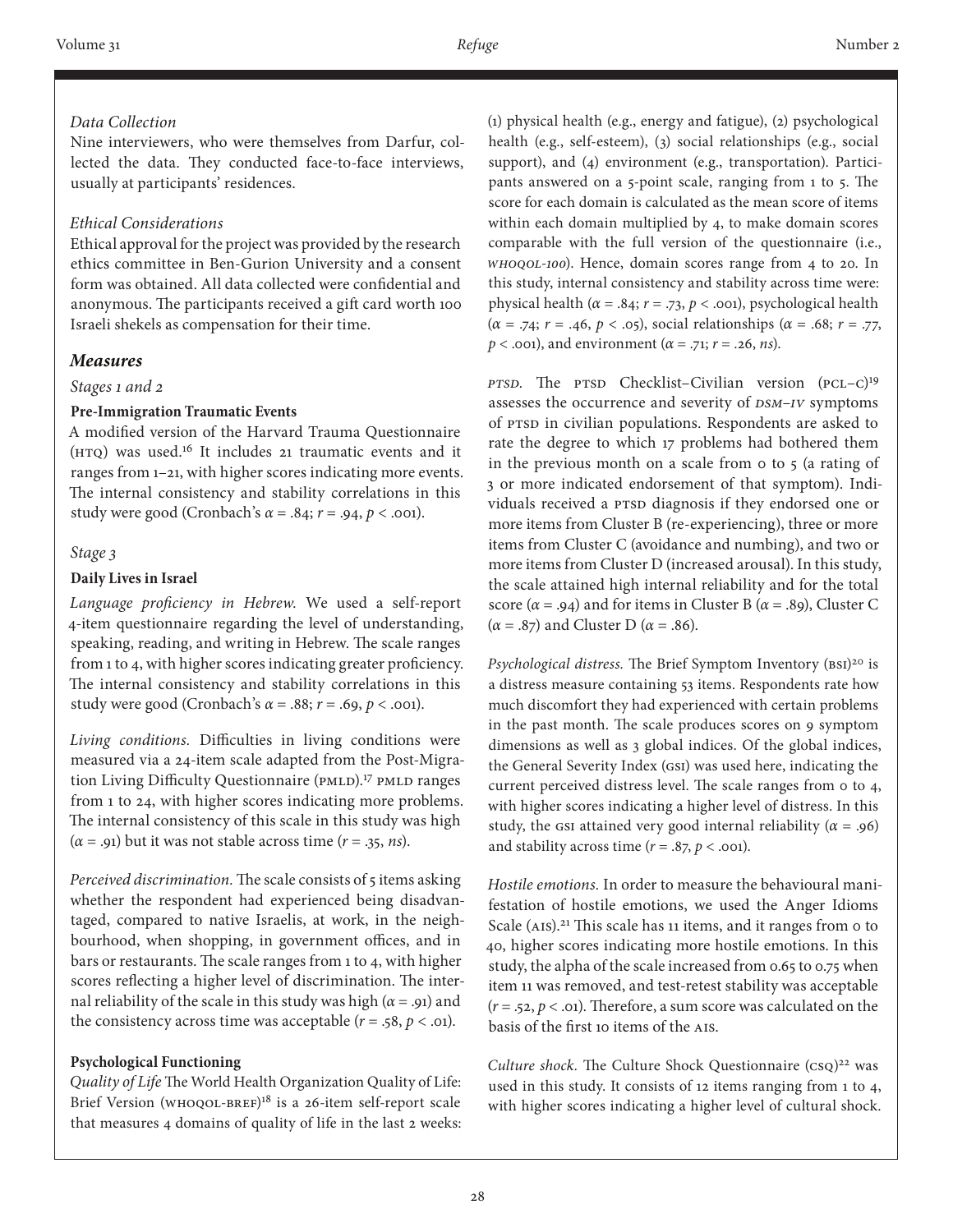**Table 2**. Pre-migration traumatic events

The internal consistency of csq found in our study was satisfactory  $(\alpha = .77)$ .

#### **Sources of Support**

*Family functioning.* The McMaster Family Assessment Device (FAD)<sup>23</sup> is a 60-item questionnaire reflecting 6 dimensions of family functioning. In addition, this tool includes 12 items that can assess the family's general functioning with no need to use all items.24 The scale ranges from 1 to 4, with higher scores representing lower family functioning. In our sample, this scale had a Cronbach's alpha  $= .60$ , and testretest correlation  $r = .06$  (*ns*).

*Perceived social support.* We used the 12-item Multidimensional Scale of Perceived Social Support (MSPSS)<sup>25</sup> to measure the degree of support from family, friends, and a significant other. The scale ranges from 1 to 7, with higher scores indicating more support. In the current study, Cronbach's α coefficients and stability correlations for significant others, family, and friends subscales were .86 ( $r = .63$ ,  $p < .001$ ), .80 ( $r = .88$ )  $p$  < .001) and .82 ( $r = .79$ ,  $p$  < .001), respectively. The overall score also obtained high internal consistency  $(\alpha = .90)$  and test-retest reliability  $(r = .84, p < .001)$ .

## *Statistical Analysis*

Descriptive statistics were used using SPSS 17.0 software. Scores for each questionnaire were calculated, provided the participant answered at least 75% of items. Regression analyses were conducted to determine factors predicting quality of life.

#### *Results*

#### *Stages 1 and 2*

#### **Pre-Migration Traumatic Events**

Table 2 presents traumatic events that had been encountered by the respondents themselves before arriving to Israel. The majority of the respondents had suffered severe traumatic events including torture, forced labour, forced separation from family, lack of food or water, lack of shelter, and burning of houses. Women reported significantly fewer traumatic events than men; however, they were significantly more likely to experience rape (14% of female respondents were raped and 20% sexually harassed, compared with 2% of male respondents detailing experiences of rape and 3% experiencing sexual harassment). No significant difference was found, in the number of events, between those with and without refugee status, but asylum-seekers holding a temporary A2(5)A visa were less likely to experience forced hiding, physical injury due to violence, and kidnapping. It may be that the first waves of Darfuris arriving in Israel came from Egypt after escaping violence in Sudan and Egypt,

|                                                           |                     |                             | Has a               |                    |                |  |
|-----------------------------------------------------------|---------------------|-----------------------------|---------------------|--------------------|----------------|--|
|                                                           | Male                |                             | visa                | No visa            |                |  |
|                                                           | $(N =$<br>276)      | <b>Female</b><br>$(N = 64)$ | $(N =$<br>58)       | $(N =$<br>282)     | $(N =$<br>340) |  |
| Torture                                                   | 66%**               | 46%**                       | 72%                 | 60%                | 62%            |  |
| Imprisonment                                              | 60%                 | 55%                         | 68%                 | 56%                | 58%            |  |
| Lack of food and<br>water                                 | 65%                 | 67%                         | 70%                 | 64%                | 65%            |  |
| Forced to hide                                            | 55%*                | 38%*                        | 72%**               | 48%**              | 52%            |  |
| Physical assault                                          | 72%**               | 29%**                       | 70%                 | 64%                | 65%            |  |
| Assault with a                                            |                     |                             |                     |                    |                |  |
| weapon                                                    | 62%**               | 41%**                       | 59%                 | 59%                | 59%            |  |
| Forced separation<br>from family                          | 67%*                | 50%*                        | 75%                 | 61%                | 64%            |  |
| Confiscation or<br>destruction<br>of personal<br>property | 86%**               | 66%**                       | 75%                 | 84%                | 83%            |  |
| Combat situation/<br>exposure to                          |                     | 65%                         | 64%                 | 73%                | 71%            |  |
| war zone<br>Lack of shelter                               | 72%                 | 73%                         | 72%                 | 79%                | 78%            |  |
| Serious physical<br>injury due to<br>violence             | 78%<br>20%          | 22%                         | 33%*                | $18\%*$            | 20%            |  |
| Serious illness<br>without access<br>to medical<br>care   | $12\%$ <sup>a</sup> | $2\%$ <sup>a</sup>          | $11\%$ <sup>a</sup> | $10\%$ a           | 10%            |  |
|                                                           |                     |                             |                     |                    |                |  |
| Disappearance/<br>kidnapping                              | 18%                 | 16%                         | $31\%***$           | $14\%***$          | 17%            |  |
| Slavery or forced<br>labour                               | $62\%$ *            | 45%*                        | 60%                 | 59%                | 59%            |  |
| Raped                                                     | $2\%$ <sup>a</sup>  | $14%$ <sup>a</sup>          | $10\%$ <sup>a</sup> | $3\%$ <sup>a</sup> | 4%             |  |
| Sexual harass-                                            |                     |                             |                     |                    |                |  |
| ment                                                      | $3%$ <sup>a</sup>   | $20\%$ <sup>a</sup>         | $11\%$ <sup>a</sup> | $5%$ <sup>a</sup>  | 6%             |  |
| Thrown from<br>a moving<br>vehicle                        | 15%                 | 8%                          | 10%                 | 14%                | 13%            |  |
| Shot by soldiers/<br>security<br>quards/                  |                     |                             |                     |                    |                |  |
| janjaweed                                                 | 68%                 | 57%                         | 63%                 | 67%                | 66%            |  |
| House burned                                              | 74%                 | 65%                         | 69%                 | 73%                | 72%            |  |
| Serious injury,<br>harm, or death<br>you caused to        |                     |                             |                     |                    |                |  |
| someone else                                              | $4\%$ <sup>a</sup>  | $10\%$ <sup>a</sup>         | $9\%$ <sup>a</sup>  | $3\%$ <sup>a</sup> | 5%             |  |
| Mean & SD <sup>b</sup>                                    | $8.8(4.5)$ **       | 6.4<br>$(5.2)$ **           | 9.2<br>(5.5)        | 8.1(4.5)           | 8.3(4.7)       |  |

aExpected cell frequencies too low to compute chi-squared test b<sub>1</sub> to 21, higher scores indicating more events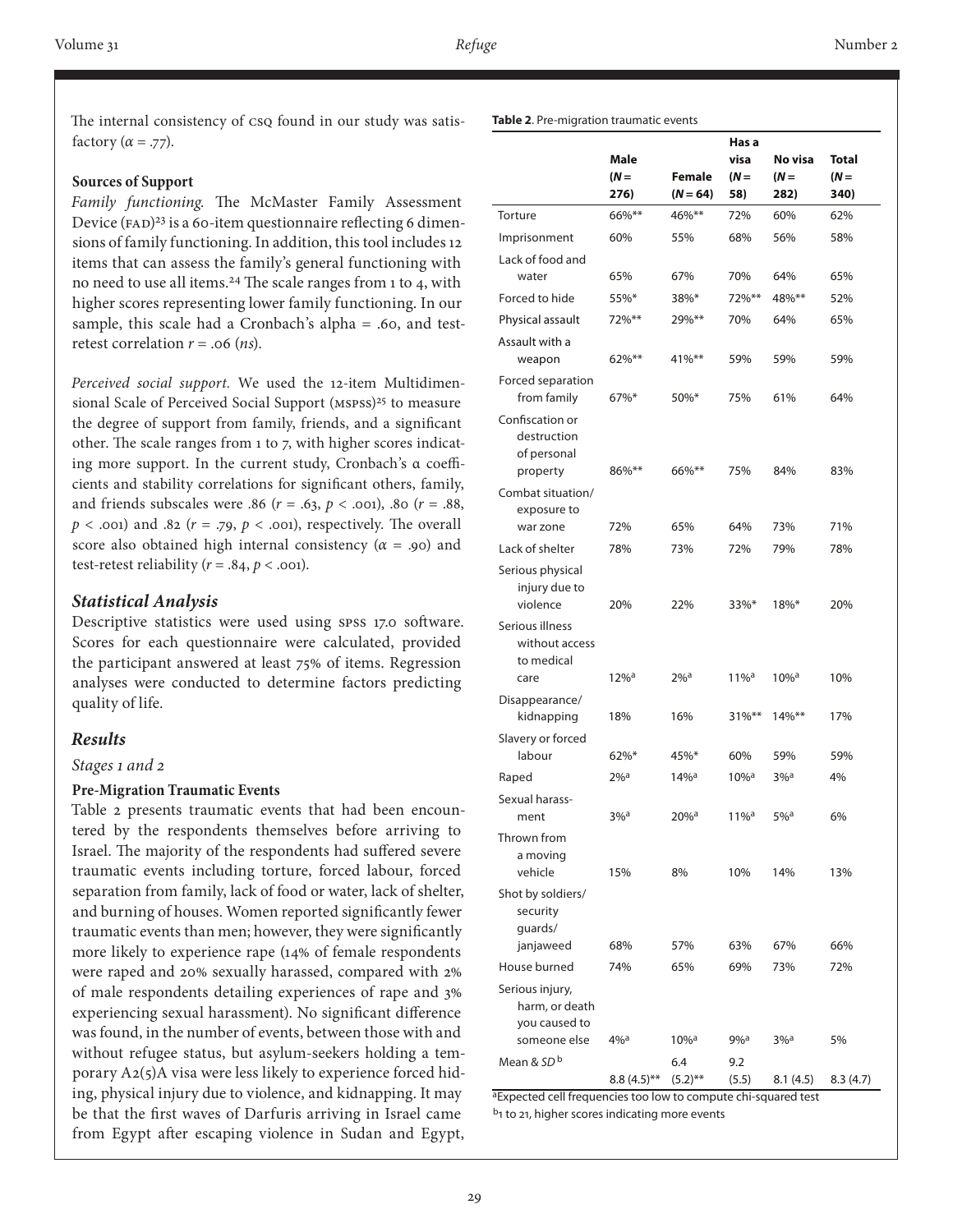while the later waves came straight to Israel, using Egypt as a transit route, spending insignificant periods of time in that country, and thus experienced less violence.

#### *Stage 3*

#### **Living Conditions in Israel**

The majority of the respondents (98%) lived in an urban area in Israel, either in Tel Aviv (69%) or in Eilat (19%), were never arrested by the police (96%), never consumed beer (65%), and were members of a civil organization (85%) (not shown in the table due to small variance). In other words, although the refugees are often viewed in the public eye as likely to be engaged in criminal activities and the abuse of alcohol, the data show that they live normative lives and are socially active (see table 3).

The living conditions in Israel were not easy: the majority had relatively low economic status (mean 1.9, on a scale for 1–6). Women (mostly married and living in families supported by two salaries) and those with refugee status were significantly more likely to have a higher ses. The majority (61%) had no health insurance, as they can only access private health insurance. Recognized refugees were significantly more likely to hold health insurance (82%) as they are entitled to National Security insurance and access to public health. Thus, not surprisingly, 41% of the respondents turn to a voluntary organization (Physicians for Human Rights clinic) in order to receive medical care. Of the respondents, 56% had a full-time job, and those with refugee status were more likely (66%) to hold such a job. Men were significantly more likely than women to work in hotels and construction, and women were more likely to work in housekeeping. The majority (53%) sent money to relatives overseas.

Most respondents had refugee friends but no Israeli friends, with men more likely to have friends than women. They tended not to be satisfied with their decision to leave Sudan (mean = 2, on a scale of 1 to 5), but women and those with refugee status reported a higher level of satisfaction. However, the respondents tended to be satisfied in coming to Israel (mean = 3.5, on a scale of  $1-5$ ). The respondents were not likely to master Hebrew (mean = 1.6, on a scale from 1 to 4), and to present a medium level of perceived discrimination (mean = 2.3 on a scale 1 to 4), with women presenting a higher level of discrimination.

#### **Living Difficulties in Israel**

Respondents had experienced many difficulties in Israel in almost all areas: worries about family members at home, access to medical care, fears of deportation, work conditions and discrimination (mean = 13.8 difficulties on a scale from 1 to 24) (see table 4).

Women were significantly more likely to experience difficulties, including discrimination, no permission to work, not finding jobs, conflict with immigration authorities, poor access to medical care, poverty, loneliness, and separation (mean = 17.6 difficulties among women and 13 among men). Similarly, asylum-seekers were also more likely to report difficulties as compared to their recognized refugee counterparts, including no permission to work, fears of being sent home, and poor access to medical care (mean = 14.2 difficulties with no visa, and 12.2 with a visa).

#### **Psychological, Familial, and Social State**

The participants reported a low level of psychological symptoms, as measured by the BSI scale (mean = 0.7, on a scale for  $o-4$ ) (see table 5). Women tended to present more psychological symptoms. With respect to PTSD, 30% of the respondents suffered from this syndrome, with women significantly more likely to have a diagnosis of PTSD (55%) of women, as compared with 26% of men). This is interesting, because women suffered less traumatic events at preimmigration stage. However, they were more likely to have experienced rape and sexual harassment—dreadful events that might lead to PTSD. In addition, refugees were also more likely to have a diagnosis of PTSD than asylum-seekers (48% of refugees, compared with 27% of asylum-seekers). This figure corresponds to their greater exposure to traumatic events. It may also be that refugees, who are already settled down and have gained means of survival, have begun confronting their traumas while asylum-seekers were still struggling to survive.

In terms of familial relationships, applicable to those who have family members in Israel, the respondents presented an average level of family functioning (mean = 2.4 on a scale for 1 to 4), with women showing slightly lower level of family functioning. With respect to social support, the participants presented a moderate level of support (mean  $=$  4.6 on a scale from 1 to 7), with women having significantly higher level of support (mean = 5.2, as compared with 4.4); and asylum-seekers reporting a slightly higher support (mean  $=$  4.7, as compared with 4.1). In terms of cultural culture shock, respondents presented a low to moderate level of shock (mean = 2.5 on a scale from 1 to 4), with women presenting a higher level of shock. In addition, the refugees tended to present low to moderate level of anger, with women presenting a slightly higher level of anger.

Finally, the respondents reported a moderate to high level of quality of life with respect to their physical health, psychological health, and social relations (means around 14 on a scale from 4 to 20). However, with respect to the environment, the score was lower (mean  $=$  11.1), reflecting the hard living conditions of the participants in Israel in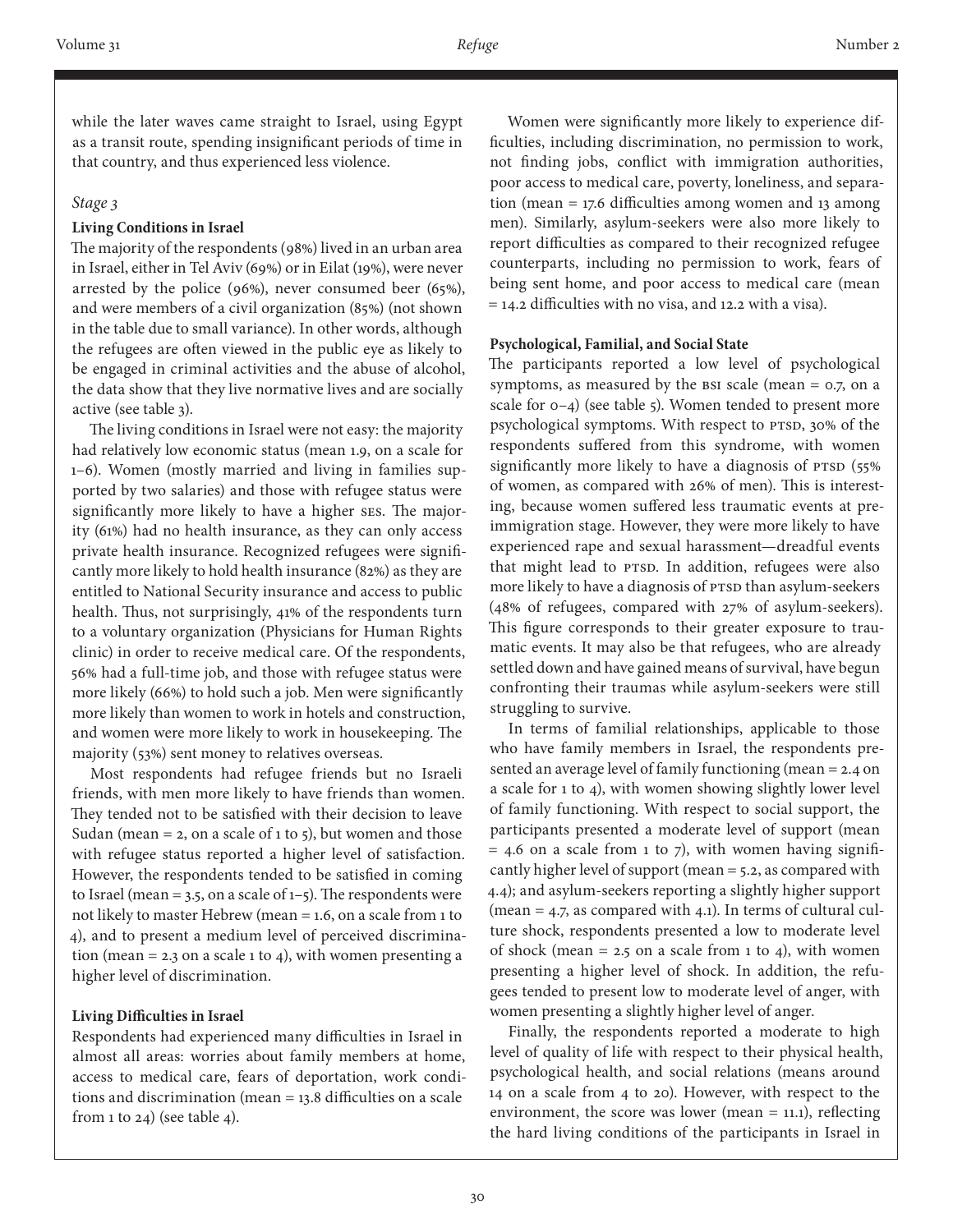#### **Table 3**. Living conditions in Israel (Mean, *SD,* %)

|                                                 | Male           | <b>Female</b> | Has a visa                 | No visa       | <b>Total</b> |
|-------------------------------------------------|----------------|---------------|----------------------------|---------------|--------------|
|                                                 | $(N = 276)$    | $(N = 64)$    | $(N = 58)$<br>1190 (405)** | $(N = 282)$   | $(N=3, 40)$  |
| Monthly income in dollars                       | 1005 (403)**   | 830 (632)**   |                            | 920 (461)**   | 971 (461)    |
| Economic status <sup>a</sup>                    | $1.8(0.9)$ **  | $2.3(1.1)$ ** | $2.2(1.3)*$                | $1.9(0.9)*$   | 1.9(1.0)     |
| <b>Number of refugee friends</b>                | 4.0 $(6.2)$ ** | $1.6(1.9)$ ** | 4.9(7.8)                   | 3.2(4.9)      | 3.5(5.7)     |
| <b>Number of Israeli friends</b>                | 0.9(1.4)       | 0.7(1.5)      | 1.1(1.2)                   | 0.8(1.4)      | 0.8(1.4)     |
| Satisfaction from leaving Sudan <sup>b</sup>    | $1.8(1.2)$ **  | $2.9(1.3)$ ** | $2.6(1.5)$ **              | $1.9(1.2)$ ** | 2.0(1.3)     |
| Satisfaction from coming to Israel <sup>b</sup> | $3.6(1.0)$ **  | $3.1(1.0)$ ** | 3.5(1.1)                   | 3.5(1.0)      | 3.5(1.0)     |
| Contact with family overseas <sup>c</sup>       | 3.0(1.3)       | 2.9(1.2)      | 3.1(1.2)                   | 2.9(1.2)      | 2.9(1.2)     |
| <b>Health insurance</b>                         |                |               |                            |               |              |
| Yes                                             | 38%            | 39%           | 82%**                      | 29%**         | 39%          |
| No                                              | 62%            | 61%           | $18\%***$                  | $71\%$ **     | 61%          |
| Type of medical help being used                 |                |               |                            |               |              |
| Physicians for Human Rights clinic              | $35\%***$      | 69%**         | 26%**                      | 44%**         | 41%          |
| Public medical clinic                           | 22%**          | 14%**         | 52%**                      | $15\%***$     | 20%          |
| Hospitals                                       | 12%**          | 5%**          | $8\%$ **                   | $11\%***$     | 11%          |
| Other                                           | $13\%**$       | 5%**          | $12\%$ **                  | $11\%***$     | 12%          |
| Never used medical help                         | 18%**          | 7%**          | $2\%$ **                   | 19%**         | 16%          |
| <b>Occupational status</b>                      |                |               |                            |               |              |
| Full-time job                                   | 56%**          | 56%**         | 66%*                       | 54%*          | 56%          |
| Part-time job                                   | $17\%$ **      | $14\%***$     | 22%*                       | $16\%$ *      | 17%          |
| Daily worker                                    | 18%**          | $1\%***$      | $7\%*$                     | 15%           | 14%          |
| Unemployed                                      | $9\%$ **       | 29%**         | $5%$ *                     | 15%           | 13%          |
| Workplace                                       |                |               |                            |               |              |
| Hospitality                                     | 34%**          | 25%**         | 25%**                      | $35\%***$     | 32%          |
| Construction                                    | 22%**          | $0\%***$      | $8\%***$                   | $20\%$ **     | 18%          |
| Housekeeping                                    | 10%**          | 39%**         | 35%**                      | $10\%***$     | 16%          |
| Other                                           | 26%**          | 9%**          | 24%**                      | $23\%$ **     | 23%          |
| Unemployed                                      | 8%**           | $27\%$ **     | $8\%***$                   | $12\%***$     | 11%          |
| Type of employment <sup>f</sup>                 |                |               |                            |               |              |
| Contracted                                      | 17%*           | $7\%*$        | 40%**                      | $10\%***$     | 16%          |
| <b>Employment agency</b>                        | 66%*           | 86%*          | 58%**                      | 71%**         | 68%          |
| Unregistered employment                         | 17%*           | 7%*           | $2\%$ **                   | $19\%***$     | 16%          |
| Being paid in last 3 monthsf                    |                |               |                            |               |              |
| Always been paid                                | 76%            | 75%           | 85%                        | 74%           | 76%          |
| Not been paid                                   | 24%            | 25%           | 15%                        | 26%           | 24%          |
| Social Benefits <sup>f</sup>                    |                |               |                            |               |              |
| <b>Bus fare</b>                                 |                |               |                            |               |              |
| Yes                                             |                | 71%           | 82%**                      |               |              |
| No                                              | $(N = 276)$    | 29%           | 18%**                      | $(N = 282)$   | $(N=3, 40)$  |
| <b>Payment for extra hours</b>                  |                |               |                            |               |              |
| Yes                                             | 49%            | 54%           | 56%                        | 48%           | 50%          |
| No                                              | 51%            | 46%           | 44%                        | 52%           | 50%          |
| <b>Holidays</b>                                 |                |               |                            |               |              |
| Yes                                             | 27%**          | 54%**         | 55%**                      | 26%**         | 32%          |
| No                                              | 73%**          | 46%**         | 45%**                      | 74%**         | 68%          |
| <b>Medical insurance</b>                        |                |               |                            |               |              |
| Yes                                             | 40%            | 56%           | 80%**                      | 33%**         | 43%          |
|                                                 |                |               |                            |               |              |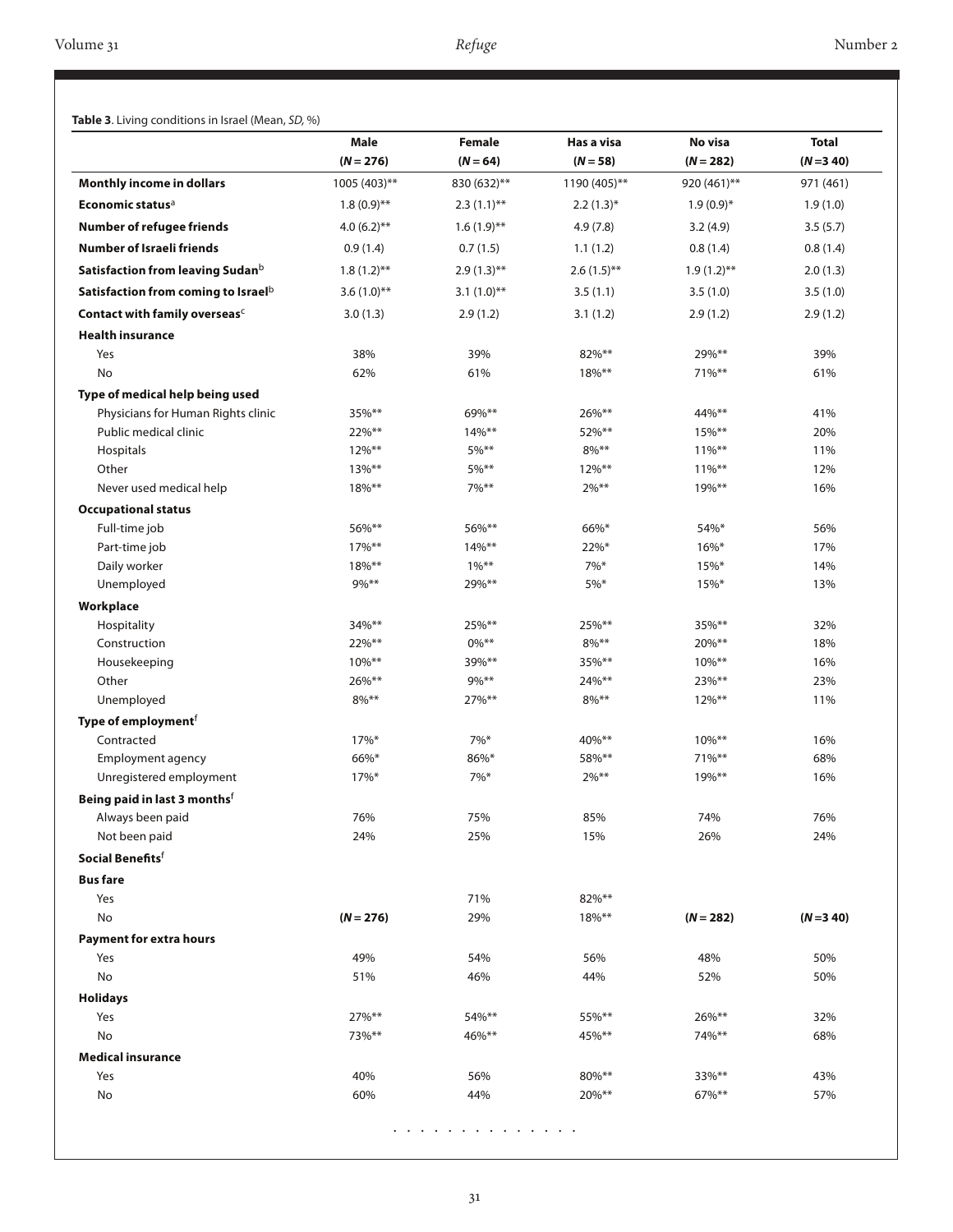**Table 3** (*continued*)

|                                                   | <b>Male</b>   | <b>Female</b> | Has a visa    | No visa       | <b>Total</b> |
|---------------------------------------------------|---------------|---------------|---------------|---------------|--------------|
|                                                   | $(N = 276)$   | $(N = 64)$    | $(N = 58)$    | $(N = 282)$   | $(N=3, 40)$  |
| Compensation <sup>9</sup>                         |               |               |               |               |              |
| Yes                                               | 9%            | 9%            | 27%           | 5%            | 9%           |
| No                                                | 91%           | 91%           | 73%           | 95%           | 91%          |
| Pension <sup>9</sup>                              |               |               |               |               |              |
| Yes                                               | 7%            | 3%            | 29%           | $1\%$         | 6%           |
| No                                                | 93%           | 97%           | 71%           | 99%           | 94%          |
| Social security <sup>g</sup>                      |               |               |               |               |              |
| Yes                                               | 12%           | 21%           | 49% **        | $5\%$ **      | 14%          |
| <b>No</b>                                         | 88%           | 79%           | $51\%$ **     | 95%**         | 86%          |
| Send money overseas                               |               |               |               |               |              |
| Yes                                               | $60\%***$     | 19%**         | 48%           | 53%           | 53%          |
| <b>No</b>                                         | 40%**         | 81%**         | 52%           | 47%           | 47%          |
| Proficiency in Hebrew <sup>d</sup>                | 1.7(0.6)      | 1.6(0.5)      | $1.9(0.7)$ ** | $1.6(0.6)$ ** | 1.6(0.6)     |
| Perceived Discrimination <sup>e</sup>             | $2.2(1.0)$ ** | $2.9(0.9)$ ** | 2.4(1.0)      | 2.3(1.0)      | 2.3(1.0)     |
| Where see oneself settled in 5 years <sup>9</sup> |               |               |               |               |              |
| In Israel                                         | 5%            | 9%            | 12%           | 4%            | 6%           |
| In Darfur, only if there is peace                 | 59%           | 66%           | 57%           | 61%           | 60%          |
| In Darfur, anyway                                 | 4%            | 8%            | 4%            | 5%            | 5%           |
| Resettled in another country                      | 15%           | 11%           | 18%           | 14%           | 14%          |
| Don't know                                        | 17%           | 6%            | 9%            | 16%           | 15%          |

<sup>a</sup>1 to 6, higher scores indicating better economic status

b<sub>1</sub> to 5, higher scores indicating greater satisfaction

c1 to 7, higher scores indicating higher frequency

d1 to 4, higher scores indicating better Hebrew proficiency

e1 to 4, higher scores indicating worse perceived discrimination

f For those who are employed

<sup>g</sup>In some cells, expected frequencies were too low to compute chi-squared test

\**p* < .05. \*\**p* < .01

terms of financial resources, housing, and health. Women reported a lower level of physical and psychological quality of life, a finding that is in accordance with their overall lower level of socio-psychological state. Also, recognized refugees were more likely to report a lower level of physical health and social relations.

#### **Predictors of Quality of Life**

To model the predictors of quality of life, we conducted a series of hierarchical regressions. These analyses examined the relative contributions of gender, legal status, perceived discrimination, PTSD diagnosis, and post-migration living difficulties on the 4 domains of quality of life described above. For each domain outcome: gender and legal status were entered at step 1; post-migration living difficulties, PTSD diagnosis, and perceived discrimination were entered at step 2 (see table 6). The predictors were chosen on the basis of previous bi-variant analyses suggesting that they are related to the dependent variable. In addition, these

predictors come from the 4 domains of the ecological systems theory: gender and PTSD's diagnosis belong to the micro-system, perceived discrimination belongs to the meso-system, and living difficulties and legal status belong to the exo-system as well as to the macro-system.

*Physical health.* At step 1, a model containing gender and legal status significantly predicted physical health: *F*(2, 251)  $= 8.43$ ,  $p <$  0.001, accounting for 6.3% of the variance. Both gender and legal status were important factors, with males and visa holders reporting better quality of life with regard to physical health. When PTSD diagnosis, perceived discrimination, and living difficulties were added at step 2, a further 31.6% of the variance was accounted for:  $F_{ch}(3, 248) = 42.01$ , *p* < 0.001, with PTSD diagnosis and perceived discrimination making a significant and unique contribution. Participants who did not meet the criteria for PTSD and those who had lower levels of perceived discrimination also reported better quality of physical health. Gender was no longer significant,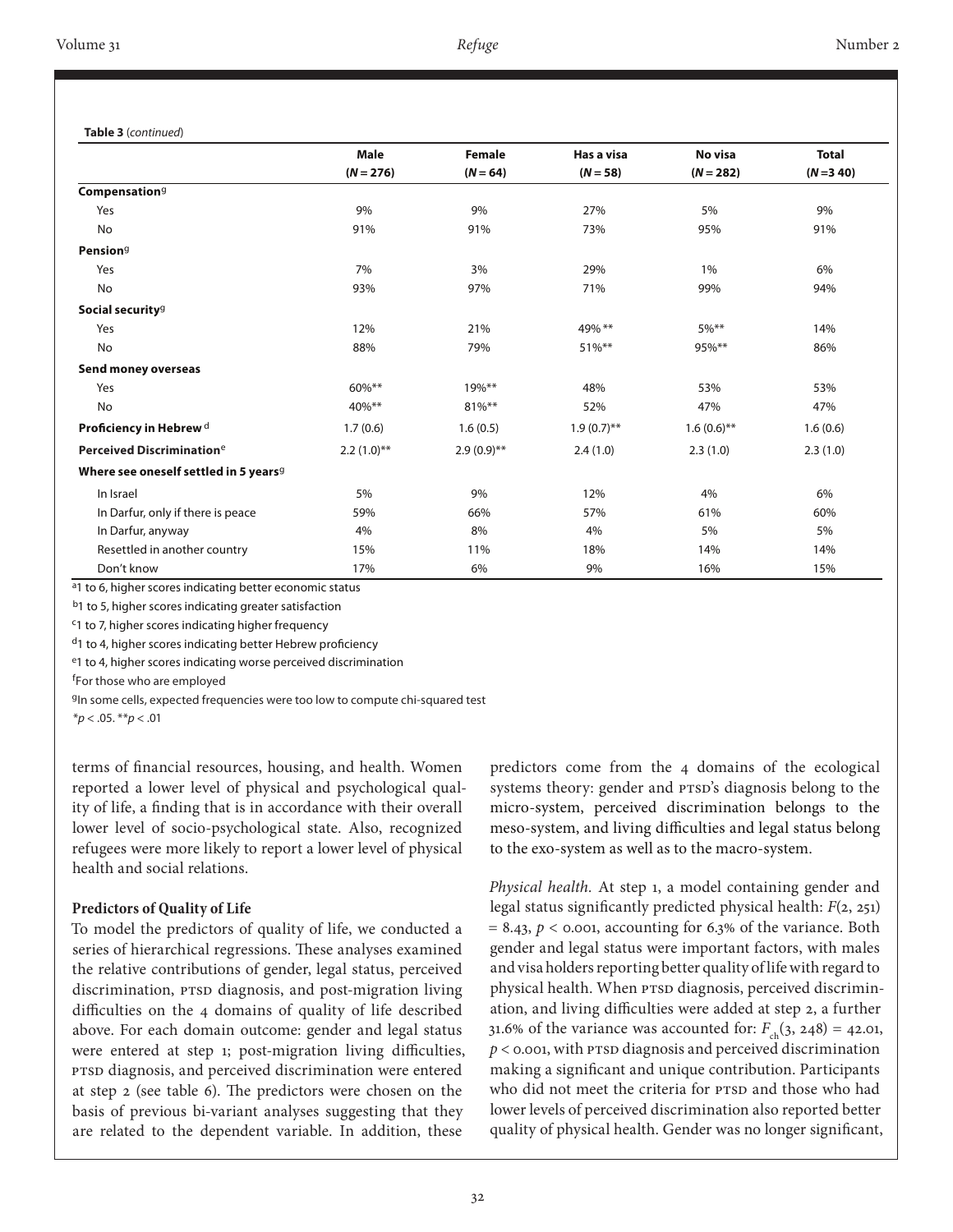|                                          |            | Fe-        | Has a     | No        |              |
|------------------------------------------|------------|------------|-----------|-----------|--------------|
|                                          | Male       | male       | visa      | visa      | <b>Total</b> |
|                                          | $(N =$     | $(N =$     | $(N =$    | $(N =$    | $(N =$       |
|                                          | 276)       | 64)        | 58)       | 282)      | 340)         |
| Communication                            |            |            |           |           |              |
| difficulties                             | 15%**      | 49%**      | 20%       | 22%       | 21%          |
| Discrimination                           | $62\%$ **  | $85\%***$  | 66%       | 66%       | 66%          |
| Separation from family                   | 75%        | 82%        | 73%       | 77%       | 76%          |
| Worries about family                     |            |            |           |           |              |
| back at home                             | 91%        | 97%        | 89%       | 93%       | 92%          |
| Unable to return home                    |            |            |           |           |              |
| in emergency                             | 85%        | 92%        | 80%       | 87%       | 86%          |
| No permission to work                    | 55%**      | 78%**      | 40%**     | 63%**     | 59%          |
| Not able to find work                    | 49%**      | 79%**      | 42%       | 56%       | 54%          |
| Bad job conditions                       | 53%**      | 82%**      | 54%       | 60%       | 59%          |
| Being in detention                       | 29%**      | 74%**      | 40%       | 37%       | 37%          |
| Interviews by                            |            |            |           |           |              |
| immigration                              | $16\%***$  | 58%**      | 31%       | 22%       | 24%          |
| Delays in processing                     |            |            |           |           |              |
| visa application                         | 27%**      | $61\%***$  | 38%       | 32%       | 34%          |
| Conflict with immigra-                   |            |            |           |           |              |
| tion officials                           | $18\%***$  | $62\%$ **  | 33%       | 25%       | 26%          |
| Fears of being sent                      |            |            |           |           |              |
| home                                     | 81%        | 80%        | $67\%$ ** | 84%**     | 81%          |
| Worries about not get-                   |            |            |           |           |              |
| ting medical care                        | 64%*       | 77%*       | 46%**     | 71%**     | 67%          |
| Poor access to emer-                     |            |            |           |           |              |
| gency medical care                       | 58%**      | 80%**      | 52%       | 64%       | 62%          |
| Poor access to long-                     |            |            |           |           |              |
| term medical care                        | 71%        | 74%        | $60\%*$   | 74%*      | 72%          |
| Poor access to dentistry                 |            |            |           |           |              |
| care                                     | 59%*       | $64\%$ *   | 54%       | 63%       | 62%          |
| Poor access to counsel-<br>ling services | 60%        | 65%        | 33%**     | 67%**     | 61%          |
| Little government help                   |            |            |           |           |              |
| with welfare                             | 58%        | 70%        | 46%*      | 63%*      | 60%          |
| Little help with welfare                 |            |            |           |           |              |
| from charities                           | 58%        | 71%        | $51\%$ *  | 63%       | 61%          |
| Poverty                                  | 75%*       | 87%*       | 71%       | 79%       | 77%          |
| Loneliness and                           |            |            |           |           |              |
| boredom                                  | $63\%***$  | $85\%***$  | 71%       | 67%       | 68%          |
| Isolation                                | $60\%***$  | 82%**      | 74%       | 62%       | 64%          |
| Poor access to the                       |            |            |           |           |              |
| foods you like                           | $32\%$ **  | 68%**      | 35%       | 40%       | 39%          |
| Mean & SD <sup>b</sup>                   | 13.0       | 17.6       | 12.2      | 14.2      | 13.8         |
|                                          | $(5.3)$ ** | $(5.7)$ ** | $(6.2)*$  | $(5.5)^*$ | (5.7)        |

|                            | <b>Male</b>       |                       | Has a       | No visa      | <b>Total</b> |
|----------------------------|-------------------|-----------------------|-------------|--------------|--------------|
|                            | $(N =$            | <b>Female</b>         | visa        | $(N =$       | $(N =$       |
|                            | 276)              | $(N = 64)$            | $(N = 58)$  | 282)         | 340)         |
| <b>BSI</b> <sup>a</sup>    |                   |                       |             |              | 0.7          |
| Somatization               |                   |                       |             |              | (0.7)        |
| Obsessive-                 |                   |                       |             |              | 0.4          |
| compulsive                 |                   |                       |             |              | (0.6)        |
| Interpersonal              |                   |                       |             |              | 0.8          |
| sensitivity                |                   |                       |             |              | (0.9)        |
| Depression                 |                   |                       |             |              | 0.9          |
| Anxiety                    |                   |                       |             |              | (1.0)        |
| Hostility                  | $0.7(0.7)$ *      |                       |             |              | 1.0          |
| Phobic anxiety             | $0.3(0.6)*$       |                       |             |              | (0.9)        |
| Paranoid                   | 0.8(0.9)          | $0.9(0.6)*$           | 0.8(0.7)    | 0.7(0.7)     | 0.7          |
| ideation                   | 0.9(1.0)          | $0.5(0.7)*$           | 0.4(0.6)    | 0.4(0.6)     | (0.8)        |
| Psychoticism               | 1.0(0.9)          | 1.0(0.8)              | 1.0(1.0)    | 0.8(1.0)     | 0.4          |
|                            | 0.6               | 1.1(1.0)              | 1.1(1.0)    | 0.9(1.0)     | (0.7)        |
|                            | $(0.8)$ **        | 1.1(0.9)              | 1.1(0.9)    | 1.0(0.9)     | 0.6          |
|                            | 0.4(0.7)          | $1.0(0.8)$ **         | 0.8(0.8)    | 0.7(0.8)     | (0.7)        |
|                            | 0.5               | 0.6(0.7)              | $0.6(0.8)*$ | $0.4(0.6)*$  | 1.1          |
|                            | $(0.7)$ **        | $0.8(0.7)$ **         | 0.6(0.7)    | 0.6(0.7)     | (0.8)        |
|                            | 1.1(0.8)          | 1.1(0.8)              | 1.2(0.8)    | 1.0(0.8)     | 0.6          |
|                            | 0.5(0.7)          | 0.7(0.7)              | $0.8(0.8)*$ | $0.5(0.7)$ * | (0.7)        |
| <b>WHOQOL-</b>             |                   |                       | 13.8        | 15.1         | 14.9         |
| <b>BREF</b> <sup>b</sup>   |                   |                       | $(3.5)^*$   | $(3.0)*$     | (3.1)        |
| Physical health            | 15.1              | 13.9                  | 14.3        | 14.5         | 14.5         |
| Psychological              | $(3.2)$ **        | $(2.6)$ <sup>**</sup> | (3.3)       | (2.8)        | (2.8)        |
| health                     | 14.9              | 12.6                  | 13.4        | 14.3         | 14.2         |
| Social                     | $(2.5)$ **        | $(3.4)$ **            | $(3.4)^*$   | $(2.8)^*$    | (3.0)        |
| relationships              | 14.2(3.0)         | 14.3(2.7)             | 11.3        | 11.1         | 11.1         |
| Environment                | 11.1(2.3)         | 11.3(8.2)             | (3.1)       | (4.3)        | (4.1)        |
| <b>PTSD diagnosis</b>      |                   |                       |             |              |              |
| No                         | 74%**             | 45%**                 | 52%**       | 73%**        | 70%          |
| Yes                        | 26%**             | 55%**                 | 48%**       | $27\%$ **    | 30%          |
| <b>FAD</b> <sup>c</sup>    | 2.4               |                       |             |              | 2.4          |
|                            | $(0.1)$ **        | $2.5(0.2)$ **         | 2.4(0.1)    | 2.4(0.1)     | (0.1)        |
| MSPSS <sup>d</sup>         | 4.4               |                       | 4.1         | 4.7          | 4.6          |
|                            | $(1.1)$ **        | $5.2(1.0)$ **         | $(1.3)$ **  | $(1.1)$ **   | (1.2)        |
|                            |                   |                       |             |              |              |
| Culture Shock <sup>e</sup> | 2.4<br>$(0.4)$ ** | $2.7(0.4)$ **         |             |              | 2.5          |
|                            |                   |                       | 2.5(0.4)    | 2.5(0.5)     | (0.4)        |
| <b>Anger Idioms</b>        | 20.0              | 22.0                  | 20.3        | 20.4         | 20.4         |
| <b>Scale</b> f             | $(4.2)$ **        | $(4.4)$ **            | (4.4)       | (4.3)        | (4.3)        |

 $b_4$  to 20, higher scores indicating better quality of life

cFamily Assessment Device, 1 to 4, higher scores indicating worse family functioning

dMultidimensional Scale of Perceived Social Support, 1 to 7, higher scores indicating better perceived social support

e1 to 4, higher scores indicating a higher level of culture shock

<sup>f</sup>o to 40, higher scores indicating more hostile emotions

\**p* < .05. \*\**p* < .01

aExpected cell frequencies too low

 $b_1$  to 24, higher scores indicating more problems

\**p* < .05. \*\**p* < .01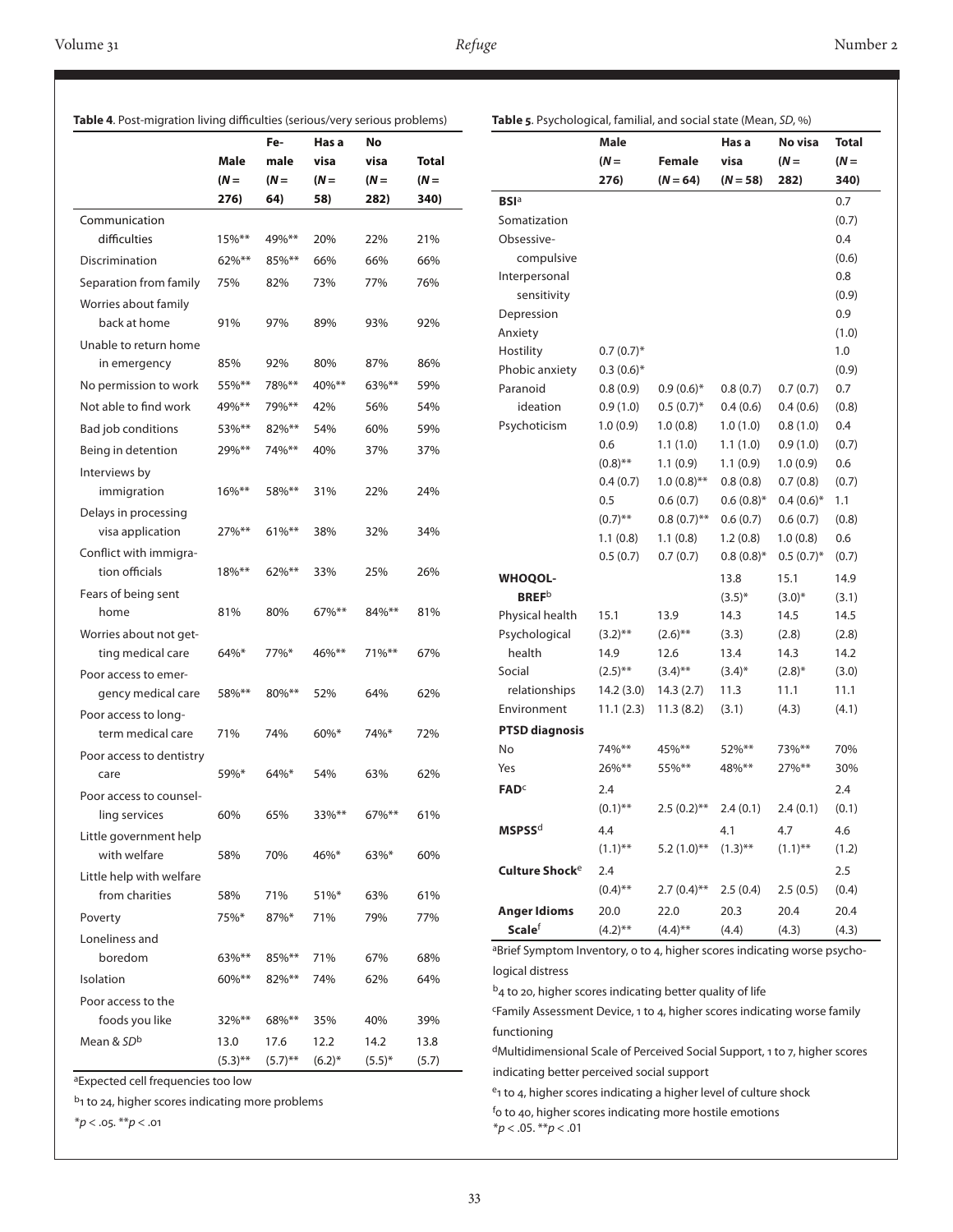|                                    | <b>Domains of quality of life</b> |                             |                     |                    |  |  |
|------------------------------------|-----------------------------------|-----------------------------|---------------------|--------------------|--|--|
|                                    | <b>Physical health</b>            | <b>Psychological health</b> | Social relationship | <b>Environment</b> |  |  |
| Predictor                          |                                   |                             |                     |                    |  |  |
| Step 1                             | β                                 | β                           | β                   | β                  |  |  |
| Gender                             | $-14*$                            | $-.23***$                   | .03                 | $-.08$             |  |  |
| Legal status                       | $.21***$                          | .05                         | .07                 | $-.07$             |  |  |
| $R^2$                              | $.063***$                         | $.056**$                    | .006                | .012               |  |  |
| Step 2                             |                                   |                             |                     |                    |  |  |
| Gender                             | $-.01$                            | $-10$                       | 11                  | .05                |  |  |
| Legal status                       | $.14***$                          | $-.00$                      | .02                 | $-.05$             |  |  |
| PTSD diagnosis                     | $-.40***$                         | $-.29***$                   | $-.27***$           | .03                |  |  |
| Perceived discrimination           | $-.30***$                         | $-.38***$                   | $-15*$              | $-.24***$          |  |  |
| Post-migration living difficulties | $-.02$                            | $-.05$                      | $-0.00$             | $-0.38***$         |  |  |
| $\Delta R^2$                       | $.316***$                         | $.308***$                   | $.117***$           | $.252***$          |  |  |
| N                                  | 254                               | 251                         | 254                 | 254                |  |  |

**Table 6**. Hierarchical multiple linear regressions predicting physical health, psychological health, social relationship, and environment

Gender: 0 = male, 1= female; Legal status: 0 = asylum seeker, 1 = refugee; PTSD: 0 = no PTSD, 1 = has PTSD; Perceived discrimination: higher scores indicating higher levels of perceived discrimination; Post-migration living difficulties: higher scores indicating more problems; Quality of life: higher scores indicating better quality of life.

\**p* < .05; \*\**p* < .01; \*\*\**p* < .001

but legal status was still important. The overall model was significant:  $F(5, 248) = 30.23$ ,  $p < 0.001$ , accounting for 37.9% of the variance in physical health scores.

*Psychological health.* At step 1, a model containing both gender and legal status significantly predicted psychological health:  $F(2, 248) = 7.30, p < 0.01$ , accounting for 5.6% of the variance. Gender was the only significant variable, as males in this sample reported better quality of psychological health, compared with females. Inclusion of PTSD diagnosis, perceived discrimination, and living difficulties at step 2 produced a significant 30.8% increment in variance accounted for:  $F_{ch}(3, 245) = 39.61, p < 0.001$ , with PTSD diagnosis and perceived discrimination making a significant and unique contribution. Participants who did not meet the criteria for PTSD and those who had lower levels of perceived discrimination also reported better quality of psychological health. Gender made a unique contribution only at *p* = 0.07. The overall model was significant:  $F(5, 245) = 28.05$ ,  $p < 0.001$ , accounting for 36.4% of the variance in psychological health scores.

*Social relationships.* At Step 1, a model containing gender and age did not account for significant variance in predicting social relationships: *F*(2, 251) < 1.00, *F*(2, 251) < 1.00, explaining only 0.6% of the variance. At step 2, PTSD diagnosis, perceived discrimination and living difficulties were entered and the model accounted for an additional 11.7% of the variance:

 $F_{ch}(3, 248) = 11.04, p <$  0.001, with PTSD diagnosis and perceived discrimination making a significant and unique contribution. Participants who did not meet the criteria for PTSD and those who had lower levels of perceived discrimination reported better quality of social relationships. Gender also made a unique contribution at  $p = 0.07$ . The overall model was significant:  $F(5, 248) = 6.98$ ,  $p < 0.001$ , accounting for 12.3% of the variance in social relationships scores.

*Environmental factors.* At step 1, a model containing gender and legal status did not account for significant variance in predicting environmental scores: *F*(2, 251) = 1.6, (*ns*), explaining only 1.2% of the variance. At step 2, PTSD diagnosis, perceived discrimination, and post-migration living difficulties were entered and the model accounted for an additional 25.2% of the variance:  $F_{ch}(3, 248) = 28.27$ ,  $p < 0.001$ . Perceived discrimination and living difficulties emerged as the only significant predictors. Participants with lower levels of perceived discrimination and fewer living difficulties reported better quality quality life in the domain of environment. The overall model was significant:  $F(5, 248) = 17.78$ ,  $p < 0.001$ , accounting for 26.4% of the variance in environment scores.

# *Discussion*

In this study, we present a profile of Darfuri refugees and asylum-seekers in Israel according to 4 stages in the participants' journey and we analyze their quality of life according to 4 domains: physical health, psychological health, social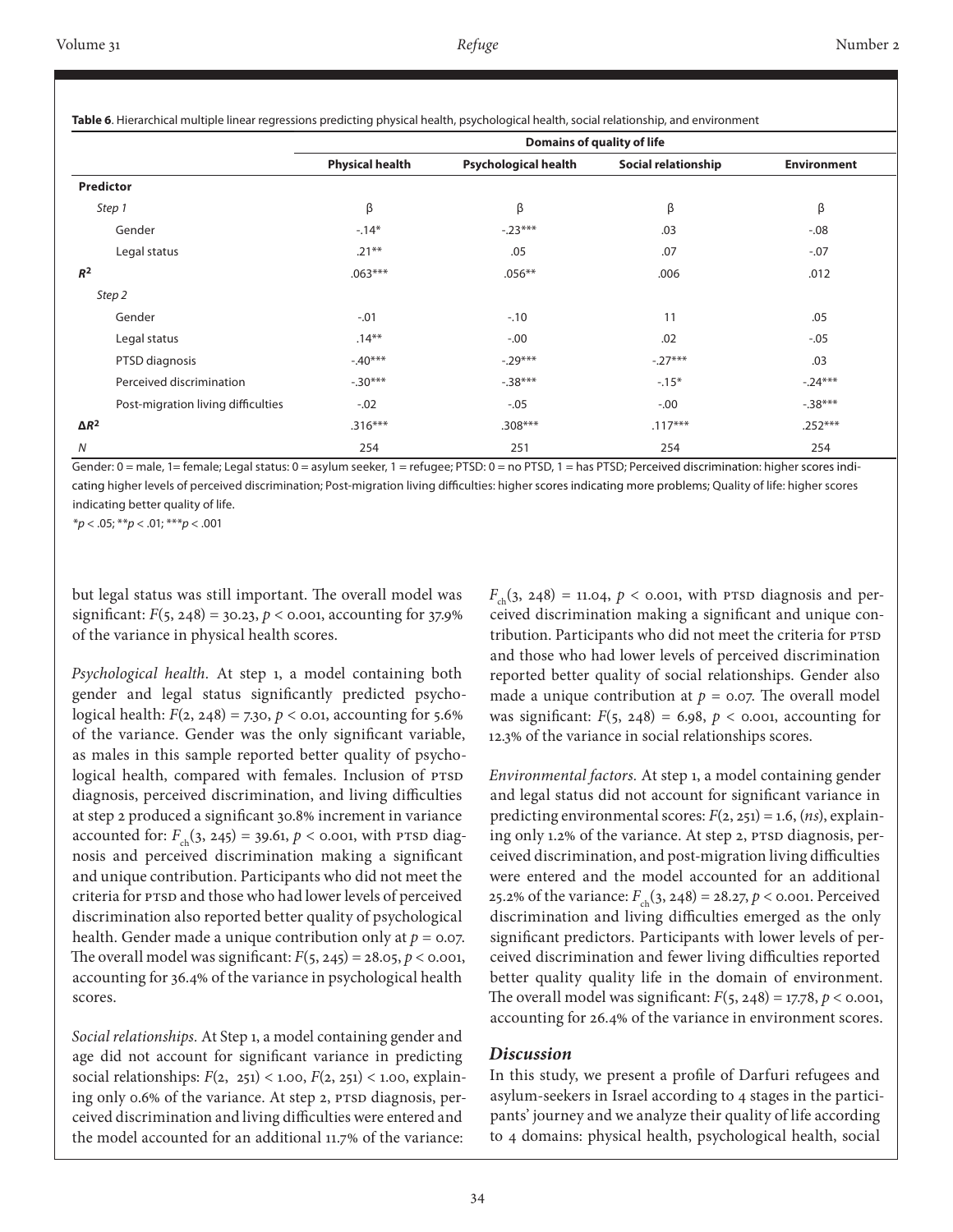relationship, and environmental factors, and tried to predict these domains using individual and social factors.

The first and second stages consider the period before and during the war and displacement, respectively. The vast majority of the participants experienced a high rate of severe pre-migration traumas in stages 1 and 2, including lack of shelter and food, being in combat, separation from family, exposure to slavery, imprisonment, and torture.

The high rates of trauma exposure found here are greater than those shown in a study among Sudanese and Eritrean refugees in Israel.<sup>26</sup> This difference may be attributed to different migration periods: the report by Nakash et al. focused on traumatic events during transit to Israel via the Sinai desert, whereas our research referred to traumas experienced mostly before migration, presumably, in the war zone or in Khartoum. Indeed, the extant of war-related traumatic exposure in our study is consistent with that previously reported among Darfuri refugees<sup>27</sup> and among other populations of displaced refugees.<sup>28</sup>

Women demonstrated fewer overall traumatic events but were at greater risk of experiencing sexual violence. This pattern is consistent with prior research of gender differences in reports of traumatic events.<sup>29</sup> The overall levels of trauma reported by holders of temporary visas and those without it were similar, although the former group who arrived earlier did report more personal experiences of physical injury, disappearance, and being forced to hide.

The third stage examined living conditions and mental state throughout post-migration period. Despite the trauma, participants were able to manage regular daily life, as apparent from their high employment rates (87%), which are above that reported among Darfuri refugees living in camps (21.9%),<sup>30</sup> and higher than the prevalence of 23.8%<sup>31</sup> and 39.0%32 for Sudanese refugees resettled in Australia and Canada, respectively.

There were no significant differences between refugees and asylum-seekers in age, marital status, levels of education, and residency in Sudan. The two groups also exhibited similar levels of culture shock and psychological distress. As expected, asylum-seekers had stayed in Israel for shorter lengths of time, but also reported shorter periods since departure, meaning that they had not been displaced in other countries for any significant periods, while those recognized as refugees did spend a significant period in Egypt before deciding to move across the border into Israel.

Recognized refugees had higher rates of PTSD than asylum-seekers. This finding is interesting, as the two groups did not differ in the number of pre-migration traumatic events that were experienced. The finding is also inconsistent with previous reports that show that individuals with less protective residency status are more vulnerable to PTSD.33

This discrepancy may result from the fact that the studies of Steel and colleagues compared temporary and permanent visas holders. In contrast, in our study all participants suffered from insecure residency, as Israeli asylum policy keeps changing and thus did not provide long-term security, even for those recognized as refugees. In addition, recognized refugees are less likely to struggle with daily financial survival in Israel, as compared with asylum-seekers. It may be that when the struggle to survive is lessened, psychological symptoms and PTSD are more likely to surface. Another explanation may be related to the period of residency in Egypt for the group of refugees, where they might have faced significant stressors that had not been reported in the pre-migration traumatic events.34 Another explanation involves variables that may serve as protective factors against PTSD: high levels of religiosity35 and perceived social support,<sup>36</sup> which were more pronounced in the group of asylum-seekers than among the refugees.

Women were significantly younger than men, mostly married with children, and had lower levels of education. Compared to men, women had more negative outcomes on most psychological measures: higher levels of perceived discrimination, greater psychological distress, increased prevalence of PTSD, poorer family functioning, higher levels of culture shock, and elevated hostile emotions. The finding that women display greater levels of PTSD compared with men is consistent with previous research suggesting sex differences in vulnerability to PTSD.37

The study also examined predictors of quality of life. The results revealed that perceived discrimination played a significant role in perceived quality of life, as participants with high levels of perceived discrimination reported reduced quality of life. PTSD diagnosis was also a strong predictor of quality of life: participants who met the criteria for PTSD were at greater risk for poor quality of life, even after taking gender and living difficulties into account. Gender made a unique contribution to the prediction of quality of life: women were more likely than men to suffer from poor quality of life. However, when PTSD diagnosis, perceived discrimination, and living difficulties were added to the model, gender was not longer a significant predictor of life quality measures. This suggests that gender differences in quality of life might be due to women's higher scores on PTSD, perceived discrimination, and living difficulties. Similarly, legal status also had a significant effect on quality of life, which was also reduced after statistically controlling for PTSD, perceived discrimination, and living difficulties. Finally, difficulties in post-migration living were the strongest predictor of quality of life in the environmental domain: fewer difficulties increased the quality of life with regard to the environment.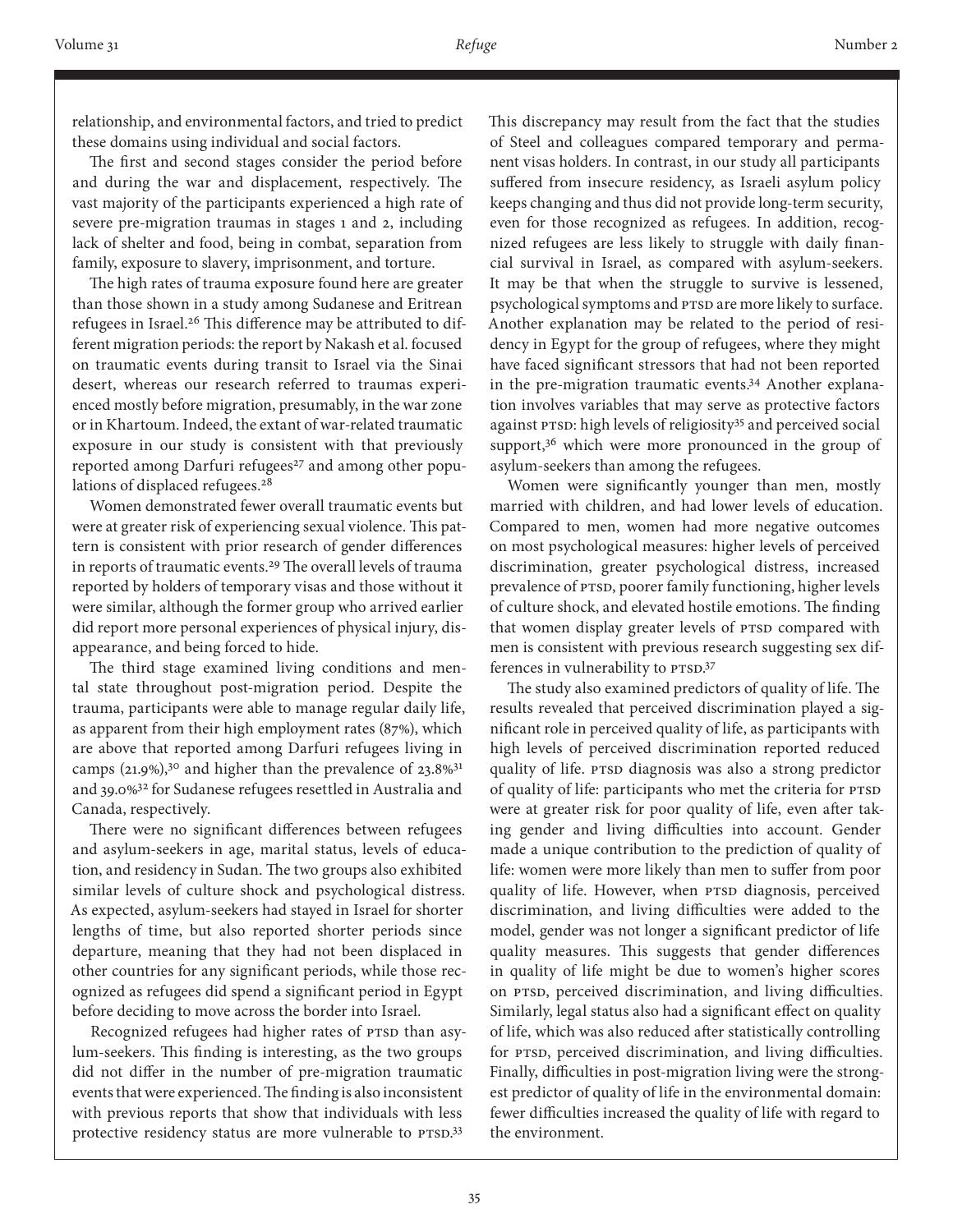The study has a number of limitations. The use of snowball sampling methods may have induced a selection bias and hindered our ability to generalize these findings. However, we believe that our sample is representative of the generality of Darfuris in Israel, based on the heterogeneity found in respondents' demographic characteristics and our use of several geographic locations and ethnic variety. Another limitation is the use of retrospective reports to assess exposure to traumatic events. Such measures are susceptible to recall bias due to memory deficiencies and retrospective interpretation and may hinder the reliability of our findings. Also, the participants may have tended to exaggerate when reporting on their conditions to rationalize a claim for refugee status. Finally, our study focused on a single refugee population, which limits the ability to generalize our findings to other groups of asylum-seekers living in Israel.38

In sum, the Darfuris in this study demonstrated high frequencies of pre-migration traumatic exposure and serious post-migration living difficulties. These stressors were accompanied by high prevalence of PTSD. Thus, these findings have important implications for governmental immigration policies and for social practitioners. For the Israeli government, temporary protected groups like the Sudanese asylum seekers should have access to RSD. Moreover, those matching the requirements set by the Refugee Convention 1951 should gain all its entitlements, including access to employment and health care. Counselling services need to be provided to women and men who are survivors of sexual and gender-based violence and those suffering from PTSD. A clear policy and a suitable legislation have to be developed by the Israeli government that is based on rights and entitlements rather than deterrence and exclusion. The constantly changing policies contribute to the levels of stress and insecurity of asylum-seekers and eventually lead to increased levels of vulnerability in a population with few rights but many needs. Many of the respondents are still in detention at the Hollot detention centre and are unable to continue with normal lives. It is the duty of the Israeli government to provide these survivors with psychological help and dignified life in security.

*Vered Slonim-Nevo is a professor of social work at the Spitzer Department of Social Work, Ben Gurion University of the Negev. Her research areas include immigration, refugees and asylum-seekers, clinical counselling, families, and child welfare. The author may be contacted at slonim@bgu.ac.il.* 

*Shirley Regev is a PhD graduate from the Department of Psychology at Ben-Gurion University. She is a research fellow at the School of Psychology, Queen's University Belfast. The author may be contacted at S.Dorchin-Regev@qub.ac.uk.*

*Yiftach Millo is an international consultant on refugee protection serving as field coordinator for HIAS SGBV affecting atrisk refugee populations in Chad, Kenya, South Africa, and Uganda. The author may be contacted at ymillo@gmail.com.* 

## **NOTES**

- 1 Susan M. Meffert and Charles R. Marmar, "Darfur Refugees in Cairo Mental Health and Interpersonal Conflict in the Aftermath of Genocide," *Journal of Interpersonal Violence* 2, no. 2 (2009): 1835–48; Kathrin Stoll and Phyllis Johnson, "Determinants of the Psychosocial Adjustment of Southern Sudanese Men," *Journal of Refugee Studies* 20, no. 4 (2007): 621–40.
	- 2 Martin Timothy Rowe, *The Experience of Protest: Masculinity and Agency among Sudanese Refugees in Cairo* (Cairo: American University in Cairo Press, 2009).
	- 3 "Israeli Law No. 5712–1952, Entry into Israel Law," 1952, http://www.refworld.org/docid/3ae6b4eco.html.
	- 4 Population, Immigration and Borders Authority (PIBA), "Data on Foreigners in Israel: Summary for 2013," 2014, http://www.piba.gov.il/PublicationAndTender/Foreign-WorkersStat/Documents/563343n80.pdf.
	- 5 Yaron Hadas, Nurit Hashimshony**‐**Yaffe, and John Campbell, "'Infiltrators' or Refugees? An Analysis of Israel's Policy towards African Asylum**‐**Seekers." *International Migration* 51, no. 4 (2013): 144–57.
	- 6 Shira Lawrence, "Anti-Infiltration Bill Passes into Law," African Refugee Development Center (ARDC), 2014, http:// ardc-israel.org/en/article/anti-infiltration-bill-passes-law.
	- 7 Ilan Lior, "The End of the Strike of the Refugees from Africa: More than 1000 Were Incarcerated," *Haaretz*, 1 December 2014, http://www.haaretz.co.il/news/education/1.2215381; Lior, "The Supreme Court Declared That Hollot Should Be Closed in 90 Days," *Haaretz*, 12 September 2014, http://www.haaretz.co.il/news/law/1.2438172; Lior, "The Government Ignores the Supreme Court Decision and Continues to Call Asylum Seekers to Hollot," *Haaretz*, 29 September 2014, http://www.haaretz.co.il/ news/education/.premium-1.2445354.
	- 8 Yuval Goren, "Humanitarian Organization: More than 22 Refugees That Were Deported to Sudan Died This Year," 6 May 2013, http://www.nrg.co.il/online/1/ART2/477/197 .html.
	- 9 Barak Ravid and Ilan Lior, "Court Invalidates Legislation Allowing Israel to Detain Migrants without Trial," *Haaretz*, 16 September 2014, http://www.haaretz.com/ news/diplomacy-defense/.premium-1.547311.
- 10 "In the Nick of Time, Knesset Passes Amended Anti-Infiltration Law," i24 News, 9 December 2014, http:// www.i24news.tv/app.php/en/news/israel/politics/53858- 141209-israel-parliament-passes-new-law-against-illegalmigrants.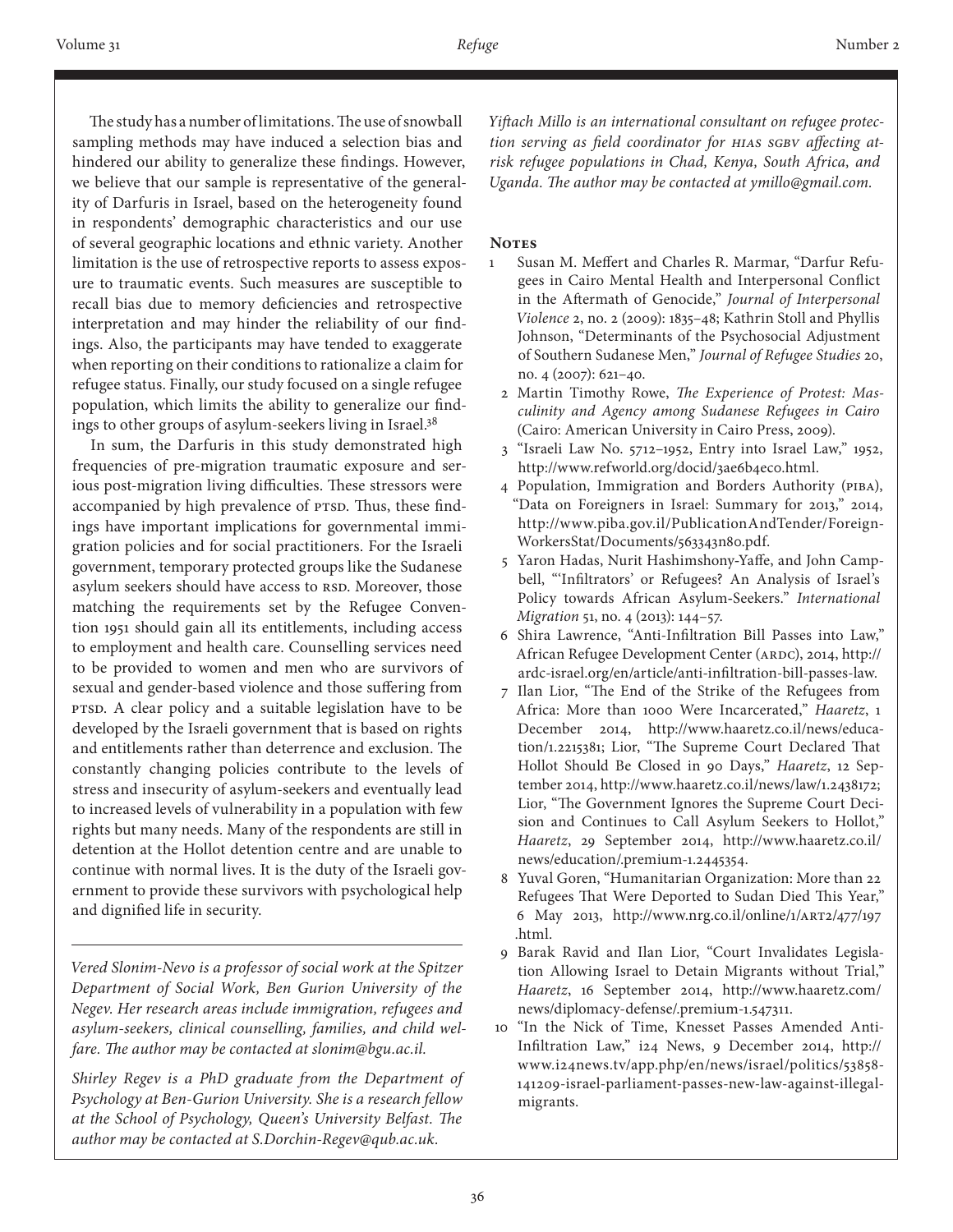- 11 Alastair Ager, "Video Lecture and Transcript: Responding to the Psychosocial Needs of Refuge," 2007, http://www. forcedmigration.org/rfgexp/pdfs/1\_2.pdf.
- 12 Lord Clinton-Davis and Yohannes Fassil, "Health and Social Problems of Refugees," *Social Science & Medicine* 35, no. 4 (1992): 507–13; Ora Nakash, Benjamin Langer, Maayan Nagar, Shahar Shoham, Ido Lurie, and Nadav Davidovitch, "Exposure to Traumatic Experiences among Asylum Seekers from Eritrea and Sudan during Migration to Israel," *Journal of Immigrant and Minority Health* 17, no. 4 (2014): 1280–6.

- 14 Ibid., 12; Paul Cambridge and Lucy Williams, "Approaches to Advocacy for Refugees and Asylum Seekers: A Development Case Study for a Local Support and Advice Service," *Journal of Refugee Studies* 17, no. 1 (2004): 97–113; and Katrine Fangen, "Humiliation Experienced by Somali Refugees in Norway," *Journal of Refugee Studies* 19, no. 1 (2006): 69–93.
- 15 Urie Bronfenbrenner, "Ecology of the Family as a Context for Human Development: Research Perspectives," *Developmental Psychology* 22, no. 6 (1986): 723.
- 16 Richard F. Mollica, Yael Caspi-Yavin, Paola Bollini, Toan Truong, Svang Tor, and James Lavelle, "The Harvard Trauma Questionnaire: Validating a Cross-Cultural Instrument for Measuring Torture, Trauma, and Posttraumatic Stress Disorder in Indochinese Refugees," *Journal of Nervous and Mental Disease* 180, no. 2 (1992): 111–16.
- 17 Derrick Silove, Z. Steel, P. McGorry, and P. Mohan, "Trauma Exposure, Post-Migration Stressors, and Symptoms of Anxiety, Depression and Post-traumatic Stress in Tamil Asylum-Seekers: Comparison with Refugees and Immigrants," *Acta Psychiatrica Scandinavica* 97, no. 3 (1998): 175–181; and Zachary Steel, Derrick Silove, Kevin Bird, Patrick McGorry, and P. Mohan, "Pathways from War Trauma to Posttraumatic Stress Symptoms among Tamil Asylum Seekers, Refugees, and Immigrants," *Journal of Traumatic Stress* 12, no. 3 (1999): 421–35.
- 18 WHOQoL Group, "Development of the World Health Organization WHOQOL-BREF Quality of Life Assessment," *Psychological Medicine* 28, no. 3 (1998): 551–8.
- 19 F. W. Weathers, B.T. Litz, D. Herman, J. Huska, and T. Keane, "The PTSD Checklist–Civilian Version (PCL–C)" (Boston, MA: National Center for PTSD, 1994).
- 20 Leonard R. Derogatis and Nick Melisaratos, "The Brief Symptom Inventory: An Introductory Report," *Psychological Medicine* 13, no. 03 (1983): 595–605.
- 21 Robert G. Malgady, Lloyd H. Rogler, and Dharma E. Cortés, "Cultural Expression of Psychiatric Symptoms: Idioms of Anger among Puerto Ricans," *Psychological Assessment* 8, no. 3 (1996): 265–8.
- 22 D.B. Mumford, "The Measurement of Culture Shock," *Social Psychiatry and Psychiatric Epidemiology* 33, no. 4 (1998): 149–54.
- 23 Nathan B. Epstein, Lawrence M. Baldwin, and Duane S. Bishop, "The McMaster Family Assessment Device," *Journal of Marital and Family Therapy* 9, no. 2 (1983): 171–80.
- 24 Ty A. Ridenour, James Daley, and Wendy Reich, "Factor Analyses of the Family Assessment Device," *Family Process* 38, no. 4 (1999): 497–510.
- 25 Gregory D. Zimet, Nancy W. Dahlem, Sara G. Zimet, and Gordon K. Farley, "The Multidimensional Scale of Perceived Social Support," *Journal of Personality Assessment* 52, no. 1 (1988): 30–41.
- 26 Robert G. Malgady, Lloyd H. Rogler, and Dharma E. Cortés, "Cultural Expression of Psychiatric Symptoms: Idioms of Anger among Puerto Ricans," *Psychological Assessment* 8, no. 3 (1996): 265–8.
- 27 Alia Badri, Rik Crutzen, and H. W. Van den Borne, "Exposures to War-Related Traumatic Events and Post-traumatic Stress Disorder Symptoms among Displaced Darfuri Female University Students: An Exploratory Study," *BMC Public Health* 12, no. 1 (2012): 603.
- 28 Kamaldeep Bhui, Abdisalama Abdi, Mahad Abdi, Stephen Pereira, Mohammed Dualeh, David Robertson, Ganesh Sathyamoorthy, and Hellena Ismail, "Traumatic Events, Migration Characteristics and Psychiatric Symptoms among Somali Refugees," *Social Psychiatry and Psychiatric Epidemiology* 38, no. 1 (2003): 35–43; and Sharon S. Tang and Steven H. Fox, "Traumatic Experiences and the Mental Health of Senegalese Refugees," *Journal of Nervous and Mental Disease* 189, no. 8 (2001): 507–12.
- 29 David F. Tolin and Edna B. Foa. "Sex Differences in Trauma and Posttraumatic Stress Disorder: A Quantitative Review of 25 Years of Research," *Psychological Bulletin* 132, no. 6 (2006): 959.
- 30 Andrew Rasmussen, Leanh Nguyen, John Wilkinson, Sikhumbuzo Vundla, Sumithra Raghavan, Kenneth E. Miller, and Allen S. Keller, "Rates and Impact of Trauma and Current Stressors among Darfuri Refugees in Eastern Chad," *American Journal of Orthopsychiatry* 80, no. 2 (2010): 227–36.
- 31 Robert Schweitzer, Fritha Melville, Zachary Steel, and Philippe Lacherez, "Trauma, Post-Migration Living Difficulties, and Social Support as Predictors of Psychological Adjustment in Resettled Sudanese Refugees," *Australian and New Zealand Journal of Psychiatry* 40, no. 2 (2006): 179–88.
- 32 Laura Simich, Hayley Hamilton, and B. Khamisa Baya, "Mental Distress, Economic Hardship and Expectations of Life in Canada among Sudanese Newcomers," *Transcultural Psychiatry* 43, no. 3 (2006): 418–44.
- 33 Angela Nickerson, Zachary Steel, Richard Bryant, Robert Brooks, and Derrick Silove, "Change in Visa Status amongst Mandaean Refugees: Relationship to Psychological Symptoms and Living Difficulties," *Psychiatry Research* 187, no. 1 (2011): 267–74; and Zachary Steel, Derrick Silove, Robert Brooks, Shakeh Momartin, Bushra Alzuhairi, and I. N. A.

<sup>13</sup> Ibid., 11.